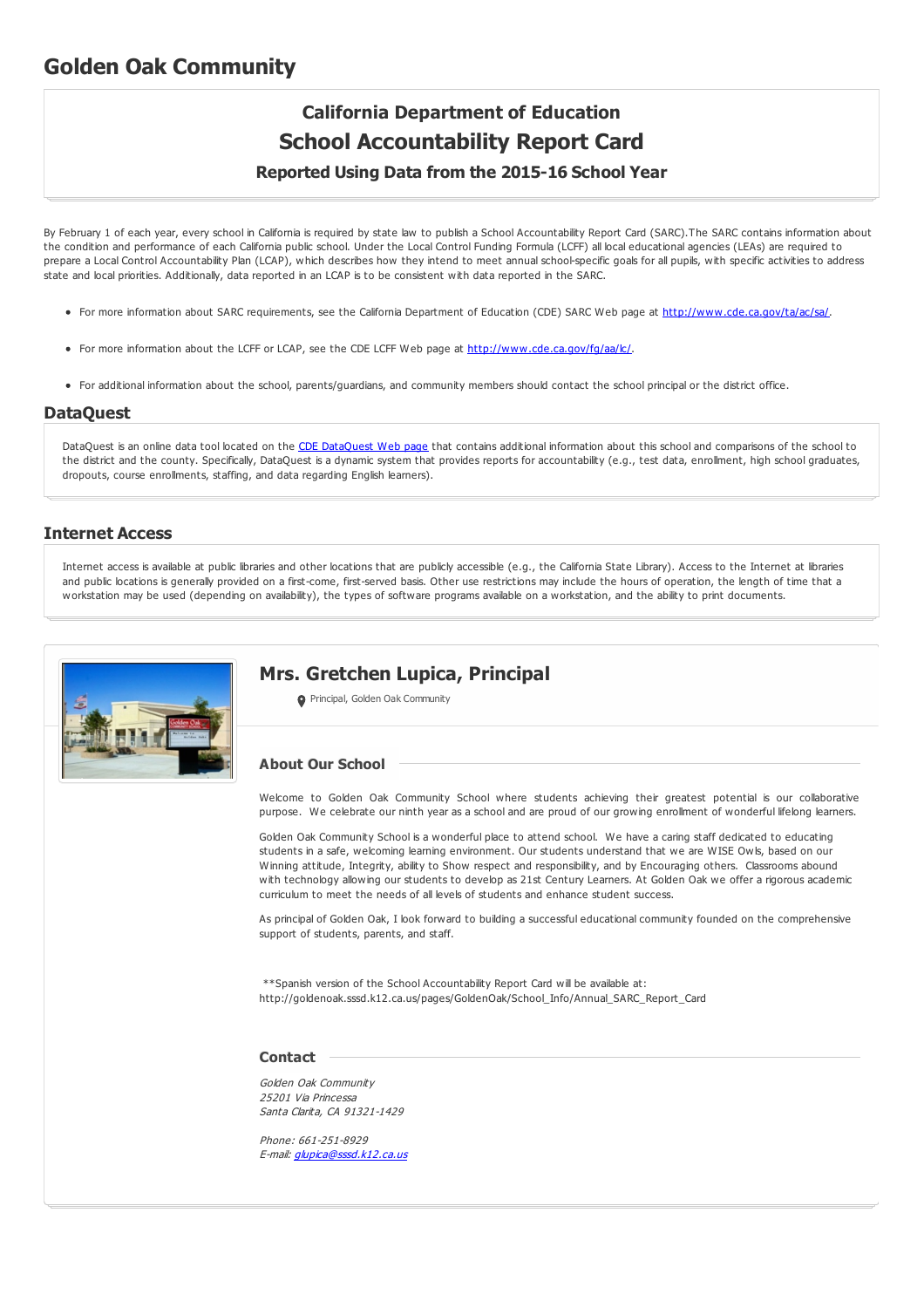# **About This School**

**Contact Information (School Year 2016-17)**

| District Contact Information (School Year 2016-17) |                           |  |  |  |
|----------------------------------------------------|---------------------------|--|--|--|
| <b>District Name</b>                               | Sulphur Springs Union     |  |  |  |
| <b>Phone Number</b>                                | $(661)$ 252-5131          |  |  |  |
| Superintendent                                     | Catherine Kawaguchi       |  |  |  |
| <b>E-mail Address</b>                              | ckawaquchi@sssd.k12.ca.us |  |  |  |
| Web Site<br>http://www.sssd.k12.ca.us              |                           |  |  |  |
|                                                    |                           |  |  |  |

| School Contact Information (School Year 2016-17)     |                                                |  |  |
|------------------------------------------------------|------------------------------------------------|--|--|
| <b>School Name</b>                                   | Golden Oak Community                           |  |  |
| <b>Street</b>                                        | 25201 Via Princessa                            |  |  |
|                                                      | City, State, Zip Santa Clarita, Ca, 91321-1429 |  |  |
| <b>Phone Number</b> 661-251-8929                     |                                                |  |  |
| Principal                                            | Mrs. Gretchen Lupica, Principal                |  |  |
| <b>E-mail Address</b>                                | glupica@sssd.k12.ca.us                         |  |  |
| County-District- 19650450116616<br>School (CDS) Code |                                                |  |  |

Last updated: 1/31/2017

#### **School Description and Mission Statement (School Year 2016-17)**

Golden Oak Community School, established in 2008, had 550 students enrolled at the beginning of the 2015-2016 school year. Approximately 20% of the student population participates in the Free & Reduced Lunch Program and 11% of our students have a first language that is other than English. Golden Oak is proud of the state of the art technology present in all classrooms, including the computer and science labs, allowing the students at Golden Oak to develop as 21st Century Learners.

Golden Oak teachers continue to follow a Professional Learning Community model, with our vision and mission to deliver a challenging curriculum that is based on the California State Standards. Instruction is guided by grade level common assessments identifying the current level of student learning. Grade level teachers collaboratively plan lessons to meet the individual student needs. The effective use of a wide range of teaching strategies and a variety of high quality, readily available materials allow the highly qualified teachers to bring the curriculum to life.

Currently, there are 21 general education teachers in our Kindergarten through Sixth Grade. Student learning is supported by a 40% Speech and Language Pathologist, a 60% Resource Specialist Program Teacher, and a 40% School Psychologist. Classified employees include a part time Library Technician, a part time Computer Lab Specialist and a Science Lab Technician.

Students at Golden Oak are recognized for their dedication to academics and character development through Caught Being Good slips, monthly academic and character awards, and a weekly principal's award titled "The Wise Owl Award."

Golden Oak is rich with parent support and involvement. Parent volunteers are visible in every classroom. There is a strong partnership between school personnel and the PTA. We share a common goal of inspiring students to be their personal best.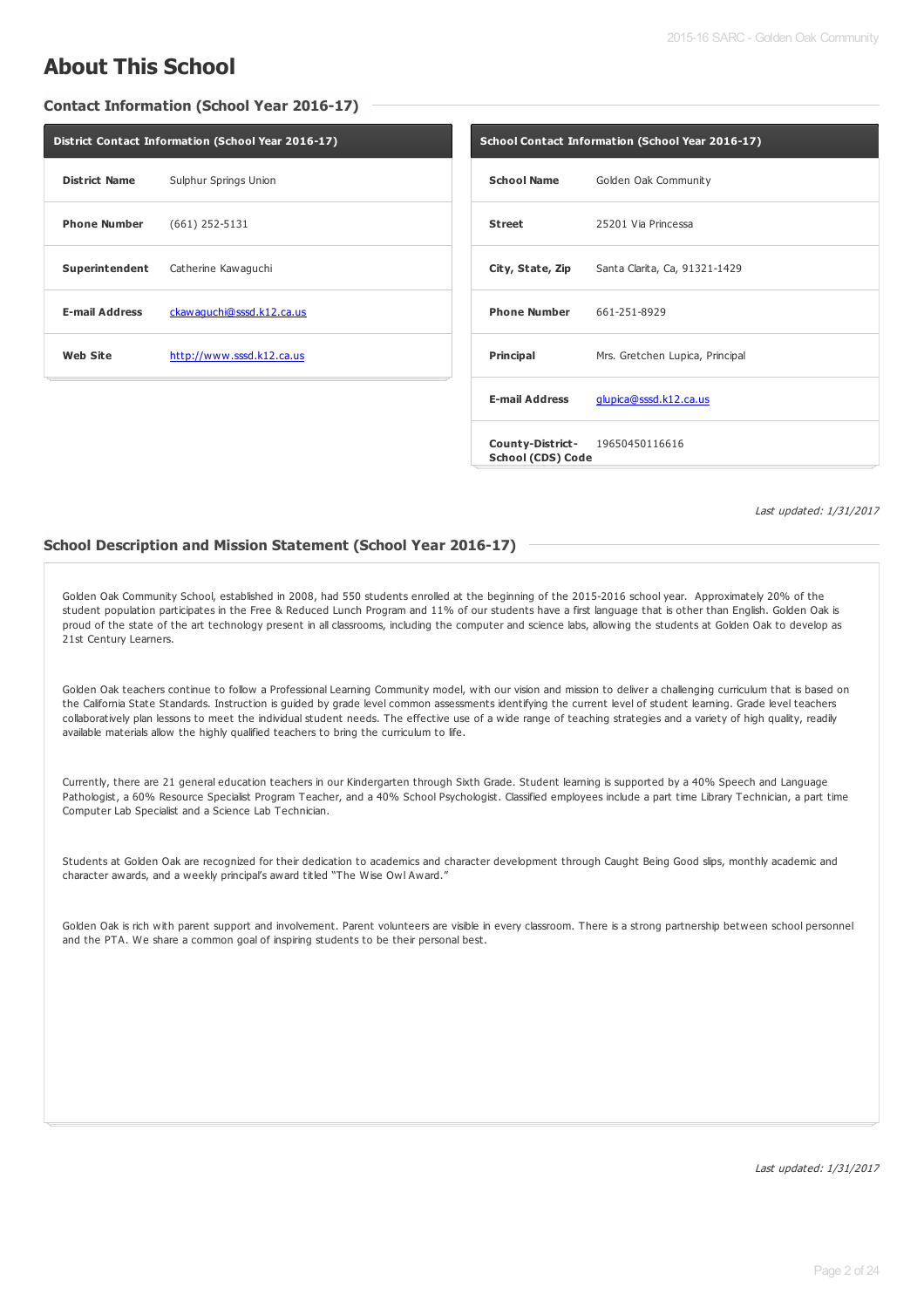# **Student Enrollment by Grade Level (School Year 2015-16)**

| <b>Grade Level</b>      | <b>Number of Students</b> |
|-------------------------|---------------------------|
| Kindergarten            | 70                        |
| Grade 1                 | 74                        |
| Grade 2                 | 73                        |
| Grade 3                 | 75                        |
| Grade 4                 | 87                        |
| Grade 5                 | 90                        |
| Grade 6                 | 95                        |
| <b>Total Enrollment</b> | 564                       |



Last updated: 1/31/2017

# **Student Enrollment by Student Group (School Year 2015-16)**

| <b>Student Group</b>                | <b>Percent of Total Enrollment</b> |
|-------------------------------------|------------------------------------|
| Black or African American           | 5.3%                               |
| American Indian or Alaska Native    | $0.2 \%$                           |
| Asian                               | 11.3%                              |
| Filipino                            | 3.9%                               |
| Hispanic or Latino                  | 36.5%                              |
| Native Hawaijan or Pacific Islander | $0.2 \%$                           |
| White                               | 36.5%                              |
| Two or More Races                   | 6.0%                               |
| Other                               | $0.1 \%$                           |
| <b>Student Group (Other)</b>        | <b>Percent of Total Enrollment</b> |
| Socioeconomically Disadvantaged     | 23.6%                              |
| English Learners                    | 9.2%                               |
| Students with Disabilities          | 6.9%                               |
| Foster Youth                        | 0.2 %                              |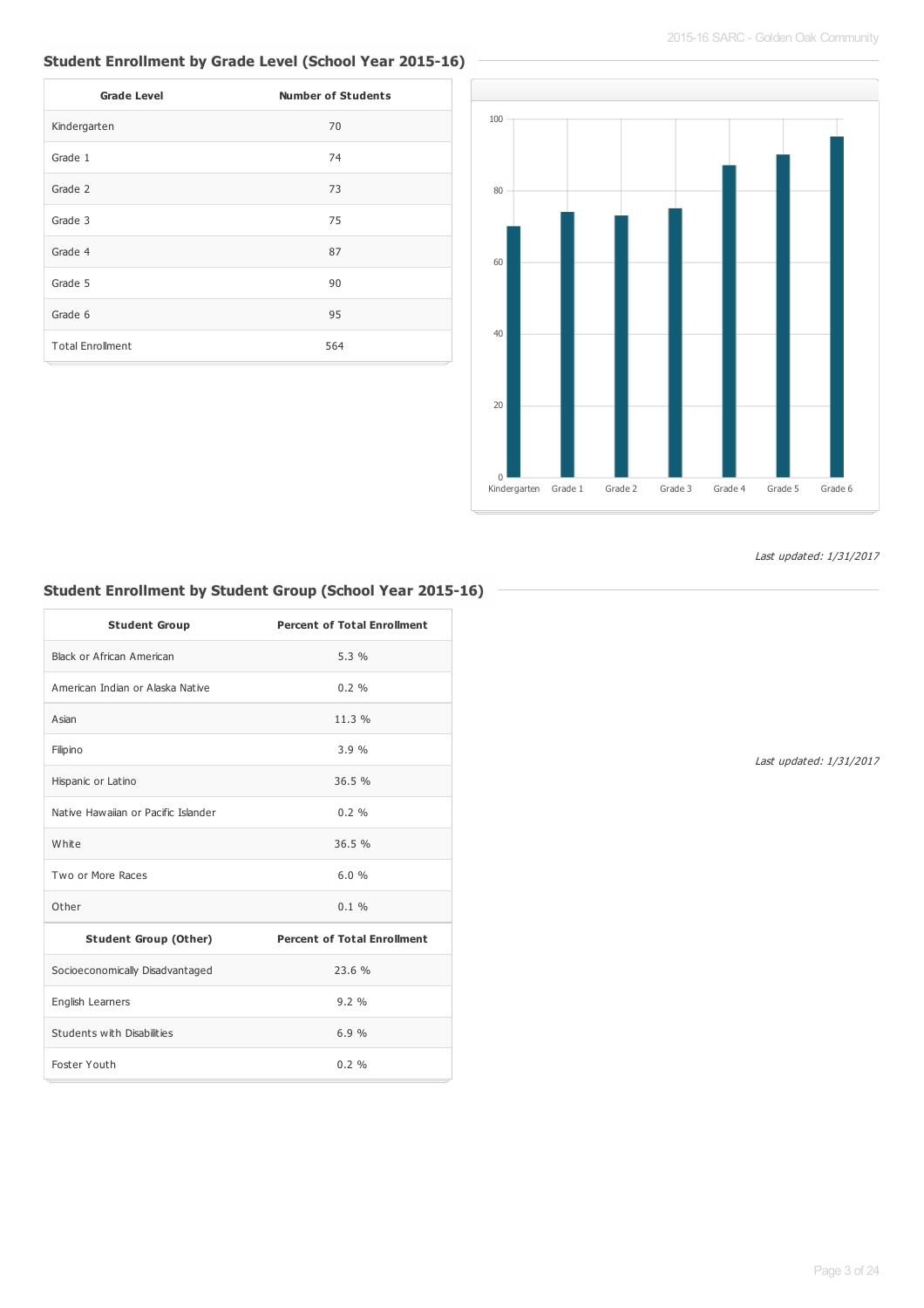# **A. Conditions of Learning**

# **State Priority: Basic**

The SARC provides the following information relevant to the State priority: Basic (Priority 1):

- Degree to which teachers are appropriately assigned and fully credentialed in the subject area and for the pupils they are teaching;
- Pupils have access to standards-aligned instructional materials; and
- School facilities are maintained in good repair

## **Teacher Credentials**

| <b>Teachers</b>                                                                   | School         |                | <b>District</b> |                |
|-----------------------------------------------------------------------------------|----------------|----------------|-----------------|----------------|
|                                                                                   | $2014 -$<br>15 | $2015 -$<br>16 | $2016 -$<br>17  | $2016 -$<br>17 |
| With Full Credential                                                              | 21             | 21             | 22              | 252            |
| Without Full Credential                                                           | $\Omega$       | $\Omega$       | $\Omega$        | 4              |
| Teachers Teaching Outside Subject<br>Area of Competence (with full<br>credential) | $\Omega$       | $\Omega$       | $\Omega$        | $\Omega$       |



Last updated: 1/31/2017

## **Teacher Misassignments and Vacant Teacher Positions**

| <b>Indicator</b>                                  | $2014 -$<br>15 | $2015 -$<br>16 | $2016 -$<br>17 |
|---------------------------------------------------|----------------|----------------|----------------|
| Misassignments of Teachers of English<br>Learners | 0              | 0              | 0              |
| Total Teacher Misassignments*                     | 0              | O              | 0              |
| Vacant Teacher Positions                          | 0              |                | 0              |



Note: "Misassignments" refers to the number of positions filled by teachers who lack legal authorization to teach that grade level, subject area, student group, etc.

\* Total Teacher Misassignments includes the number of Misassignments of Teachers of English learners.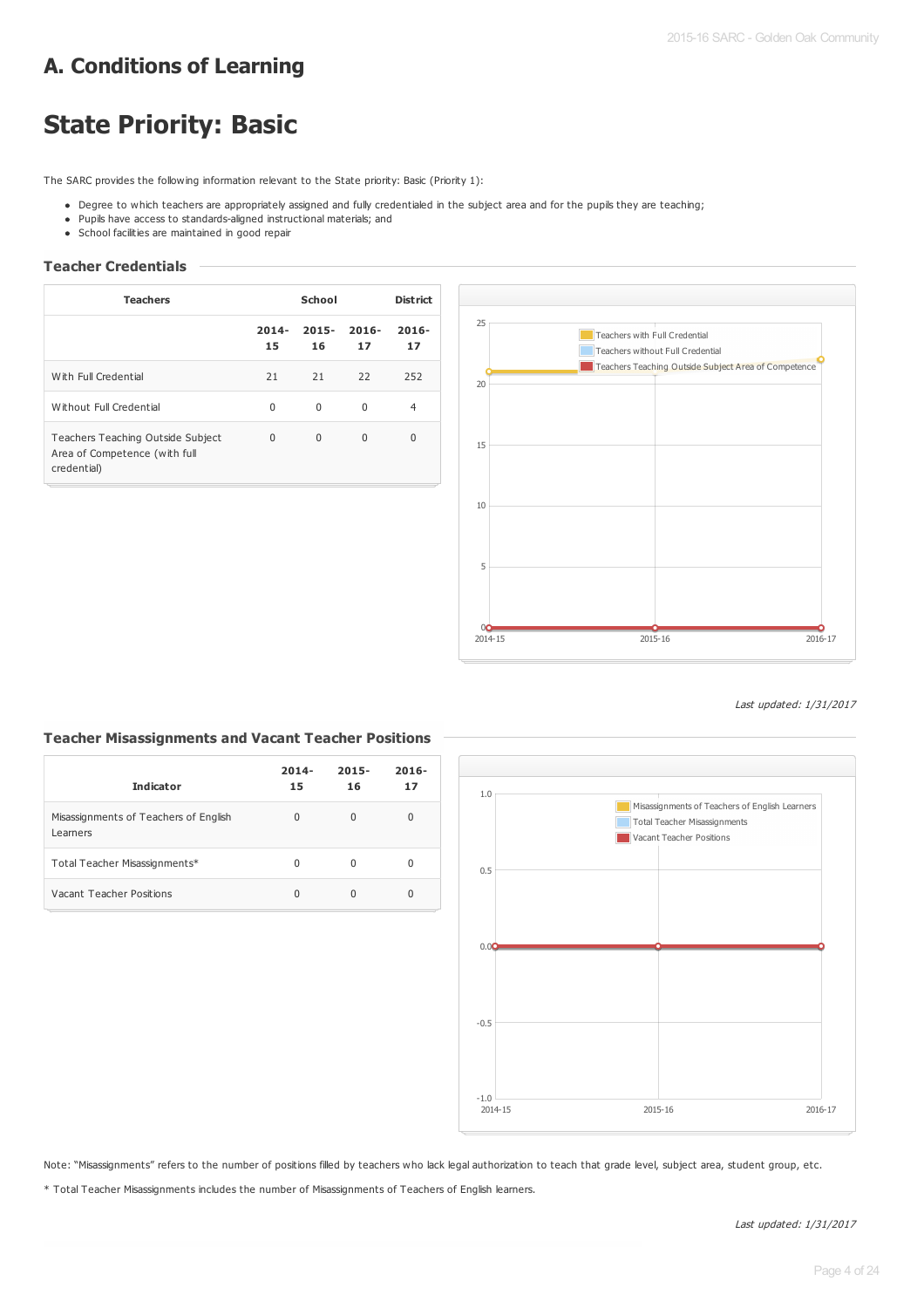## **Core Academic Classes Taught by Highly Qualified Teachers (School Year 2015-16)**

| <b>Location of Classes</b>          | Percent of Classes In Core Academic Subjects Taught by<br><b>Highly Qualified Teachers</b> | Percent of Classes In Core Academic Subjects Not Taught by<br><b>Highly Qualified Teachers</b> |
|-------------------------------------|--------------------------------------------------------------------------------------------|------------------------------------------------------------------------------------------------|
| This School                         | 100.0%                                                                                     | $0.0\%$                                                                                        |
| All Schools in District             | 100.0%                                                                                     | $0.0\%$                                                                                        |
| High-Poverty Schools<br>in District | 100.0%                                                                                     | $0.0\%$                                                                                        |
| Low-Poverty Schools<br>in District  | 100.0%                                                                                     | $0.0\%$                                                                                        |

Note: High-poverty schools are defined as those schools with student eligibility of approximately 40 percent or more in the free and reduced price meals program. Lowpoverty schools are those with student eligibility of approximately 39 percent or less in the free and reduced price meals program.

Last updated: 1/31/2017

#### **Quality, Currency, Availability of Textbooks and Instructional Materials (School Year 2016-17)**

Year and month in which data were collected: January 2017

| Subject                                          | Textbooks and Instructional Materials/year of<br>Adoption             | <b>From Most Recent</b><br>Adoption? | Percent Students Lacking Own Assigned<br>Copy |
|--------------------------------------------------|-----------------------------------------------------------------------|--------------------------------------|-----------------------------------------------|
| Reading/Language Arts                            | Houghton Mifflin Reading California                                   | Yes                                  | $0.0 \%$                                      |
| Mathematics                                      | Houghton Mifflin California Math Expressions                          | Yes                                  | 0.0%                                          |
| Science                                          | Pearson California Science                                            | Yes                                  | 0.0%                                          |
| <b>History-Social Science</b>                    | Pearson History-Social Science for California                         | Yes                                  | 0.0%                                          |
| Foreign Language                                 |                                                                       |                                      | $0.0 \%$                                      |
| Health                                           | Harcourt                                                              | Yes                                  | $0.0 \%$                                      |
| Visual and Performing Arts                       | McGraw Hill, Share the Music<br>Davis Publications, Adventures in Art | Yes                                  | 0.0%                                          |
| Science Lab Eqpmt (Grades<br>$9-12)$             | N/A                                                                   | N/A                                  | 0.0%                                          |
| Note: Cells with N/A values do not require data. |                                                                       |                                      |                                               |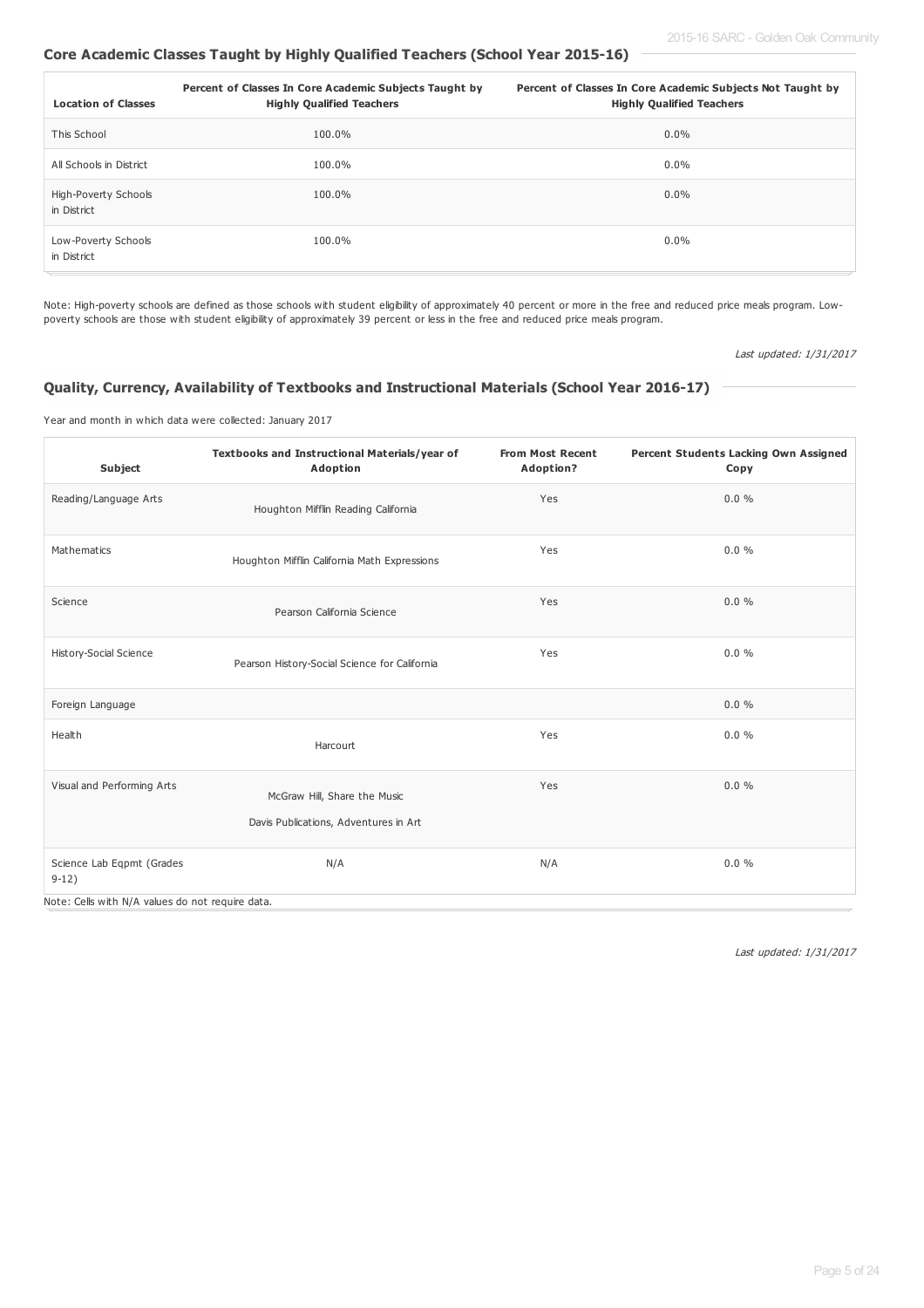#### **School Facility Conditions and Planned Improvements**

Golden Oak's construction was completed in the spring of 2008. The campus is comprised of three main buildings. The main building is a single story and houses the administrative offices, staff workroom, staff lounge, a stage, the school kitchen and the multi-purpose room. The other two buildings are two story and house classrooms, the Library, Computer Lab and Science Lab. Golden Oak has both hard and green scape. There is a full soccer field along with a running track. A separate play area is provided for our kindergarten students.

A daily schedule for the custodial staff (comprised of one full time day custodian and one full time night custodian) is followed to maintain a clean school facility. The district grounds crew is scheduled for one day a week to monitor and care for the grounds of the school facility.

Monthly inspections are done to monitor the cleanliness of the school site.

Our campus is well maintained and in very good condition.

At this time there is not a need for any planned improvements

Last updated: 1/31/2017

## **School Facility Good Repair Status**

Year and month of the most recent FIT report: July 2016

|                                                                    |        | <b>Repair Needed and</b><br><b>Action Taken or</b> |
|--------------------------------------------------------------------|--------|----------------------------------------------------|
| <b>System Inspected</b>                                            | Rating | <b>Planned</b>                                     |
| Systems: Gas Leaks, Mechanical/HVAC,<br>Sewer                      | Good   |                                                    |
| <b>Interior: Interior Surfaces</b>                                 | Good   |                                                    |
| Cleanliness: Overall Cleanliness,<br>Pest/Vermin Infestation       | Good   |                                                    |
| <b>Electrical: Electrical</b>                                      | Good   |                                                    |
| Restrooms/Fountains: Restrooms,<br>Sinks/Fountains                 | Good   |                                                    |
| Safety: Fire Safety, Hazardous Materials                           | Good   |                                                    |
| Structural: Structural Damage, Roofs                               | Good   |                                                    |
| External: Playground/School Grounds,<br>Windows/Doors/Gates/Fences | Good   |                                                    |

## **Overall Facility Rate**

Year and month of the most recent FIT report: July 2016

Overall Rating Good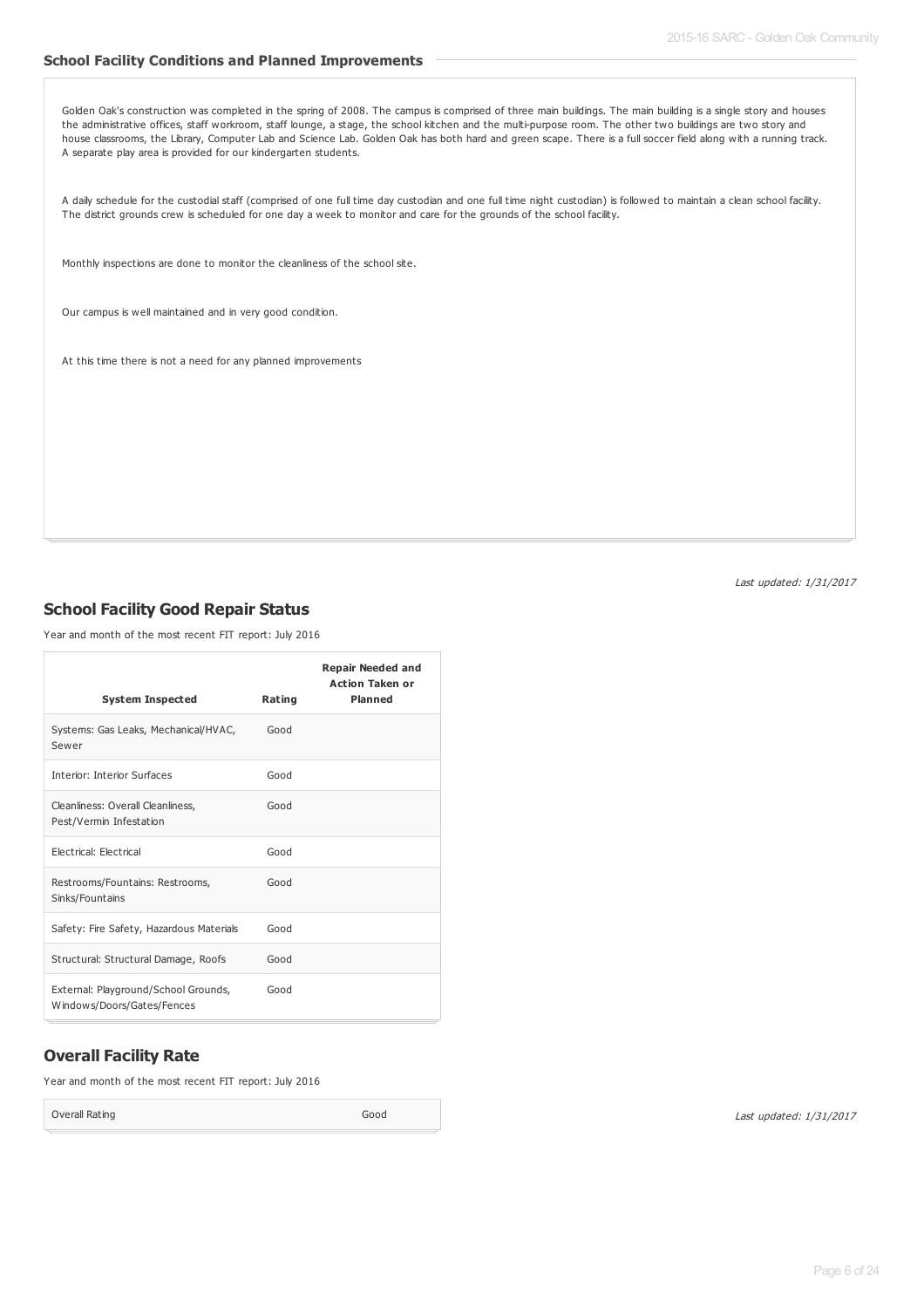# **B. Pupil Outcomes**

# **State Priority: Pupil Achievement**

The SARC provides the following information relevant to the State priority: Pupil Achievement (Priority 4):

- **Statewide assessments** (i.e., California Assessment of Student Performance and Progress [CAASPP] System, which includes the Smarter Balanced Summative Assessments for students in the general education population and the California Alternate Assessments [CAAs] for English language arts/literacy [ELA] and mathematics given in grades three through eight and grade eleven. The CAAs have replaced the California Alternate Performance Assessment [CAPA] for ELA and mathematics, which were eliminated in 2015. Only eligible students may participate in the administration of the CAAs. CAA items are aligned with alternate achievement standards, which are linked with the Common Core State Standards [CCSS] for students with significant cognitive disabilities); and
- The percentage of students who have successfully completed courses that satisfy the requirements for entrance to the University of California and the California State University, or career technical education sequences or programs of study.

#### **CAASPP Test Results in English Language Arts/Literacy (ELA) and Mathematics for All Students**

|                                                      |               |         |                 |         | Percent of Students Meeting or Exceeding the State Standards |         |  |  |
|------------------------------------------------------|---------------|---------|-----------------|---------|--------------------------------------------------------------|---------|--|--|
|                                                      | <b>School</b> |         | <b>District</b> |         | <b>State</b>                                                 |         |  |  |
| <b>Subject</b>                                       | 2014-15       | 2015-16 | 2014-15         | 2015-16 | 2014-15                                                      | 2015-16 |  |  |
| English Language Arts / Literacy (grades 3-8 and 11) | 72.0%         | 69.0%   | 55.0%           | 59.0%   | 44.0%                                                        | 48.0%   |  |  |
| Mathematics (grades 3-8 and 11)                      | 63.0%         | 60.0%   | 46.0%           | 47.0%   | 34.0%                                                        | 36.0%   |  |  |

Note: Percentages are not calculated when the number of students tested is ten or less, either because the number of students in this category is too small for statistical accuracy or to protect student privacy.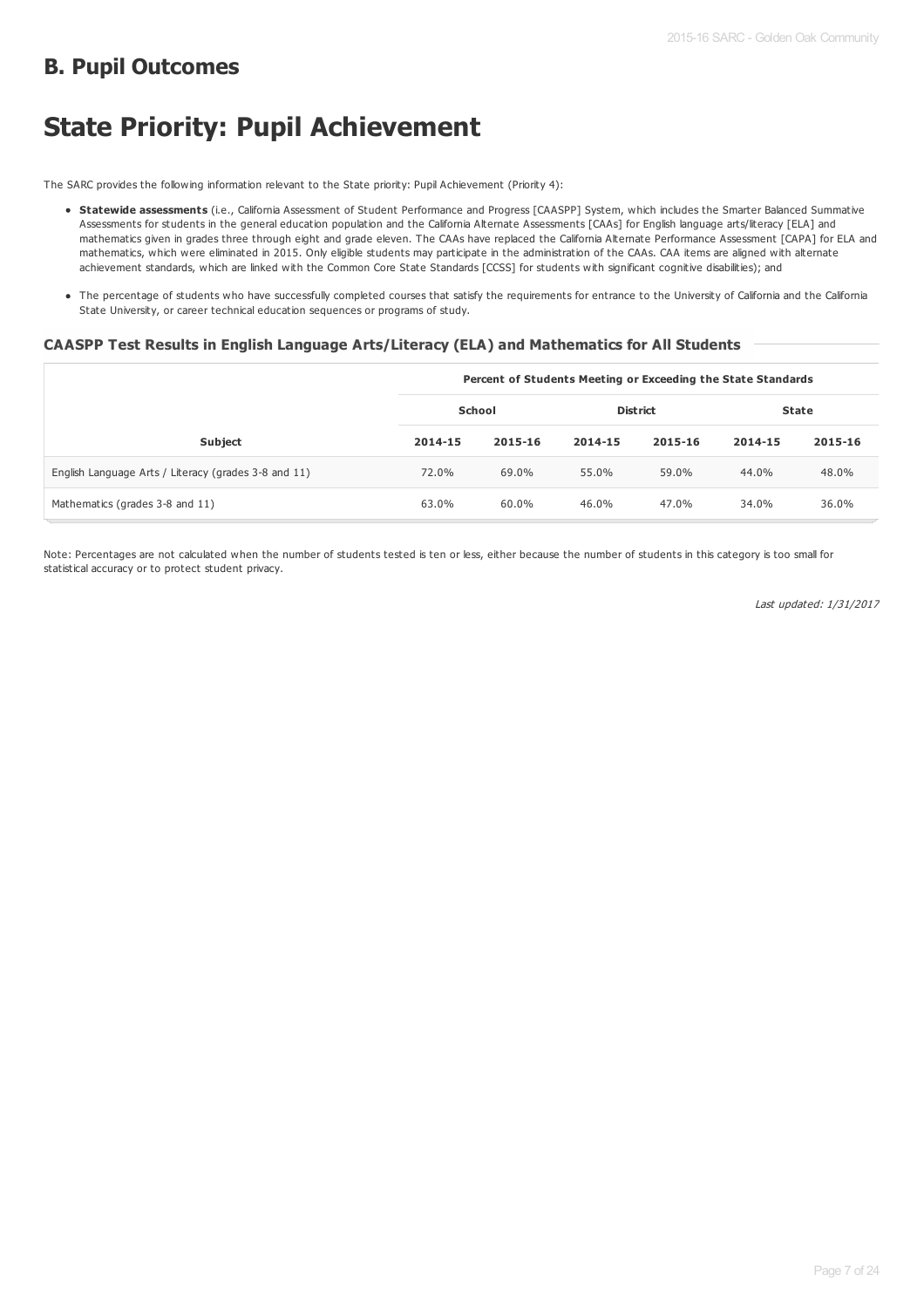## **CAASPP Test Results in ELA by Student Group**

## **Grades Three through Eight and Grade Eleven (School Year 2015-16)**

#### **ELA - Grade 3**

| <b>Student Group</b>                          | <b>Total Enrollment</b>                             | <b>Number Tested</b>                                | <b>Percent Tested</b>                               | <b>Percent Met or Exceeded</b>                      |
|-----------------------------------------------|-----------------------------------------------------|-----------------------------------------------------|-----------------------------------------------------|-----------------------------------------------------|
| All Students                                  | 77                                                  | 77                                                  | 100.0%                                              | 62.3%                                               |
| Male                                          | 41                                                  | 41                                                  | 100.0%                                              | 61.0%                                               |
| Female                                        | 36                                                  | 36                                                  | 100.0%                                              | 63.9%                                               |
| Black or African American                     | $\hspace{0.05cm} -\hspace{0.05cm}$                  | $\hspace{0.05cm} -\hspace{0.05cm}$                  | $\hspace{0.05cm} -\hspace{0.05cm} -\hspace{0.05cm}$ | $\hspace{0.05cm} -$                                 |
| American Indian or Alaska Native              | $\hspace{0.05cm} \dashv$                            | $\hspace{0.05cm} -\hspace{0.05cm} -\hspace{0.05cm}$ | $-\!$                                               | $-\!$                                               |
| Asian                                         | 14                                                  | 14                                                  | 100.0%                                              | 78.6%                                               |
| Filipino                                      | $\hspace{0.05cm} -\hspace{0.05cm} -\hspace{0.05cm}$ | $\hspace{0.05cm} -\hspace{0.05cm} -\hspace{0.05cm}$ | $\hspace{0.05cm} -\hspace{0.05cm} -\hspace{0.05cm}$ | $\hspace{0.05cm} -\hspace{0.05cm} -\hspace{0.05cm}$ |
| Hispanic or Latino                            | 22                                                  | 22                                                  | 100.0%                                              | 50.0%                                               |
| Native Hawaiian or Pacific Islander           | $\hspace{0.05cm} -\hspace{0.05cm} -\hspace{0.05cm}$ | $\hspace{0.05cm} -\hspace{0.05cm} -\hspace{0.05cm}$ | $-\!$                                               | $\hspace{0.05cm} -\hspace{0.05cm}$                  |
| White                                         | 30                                                  | 30                                                  | 100.0%                                              | 66.7%                                               |
| Two or More Races                             | $\hspace{0.05cm} -\hspace{0.05cm} -\hspace{0.05cm}$ | $\hspace{0.05cm} -\hspace{0.05cm} -\hspace{0.05cm}$ | $\overline{\phantom{a}}$                            | $\hspace{0.05cm} -\hspace{0.05cm} -\hspace{0.05cm}$ |
| Socioeconomically Disadvantaged               | 21                                                  | 21                                                  | 100.0%                                              | 52.4%                                               |
| English Learners                              | $\hspace{0.05cm} -$                                 | $-$                                                 | $\hspace{0.05cm} -\hspace{0.05cm} -\hspace{0.05cm}$ | $\hspace{0.05cm}$ – $\hspace{0.05cm}$               |
| Students with Disabilities                    | $\hspace{0.05cm} \ldots$                            | $\hspace{0.05cm} \ldots$                            | $\overline{\phantom{a}}$                            | $\overline{\phantom{a}}$                            |
| Students Receiving Migrant Education Services | $\hspace{0.05cm} \dashv$                            | --                                                  | $\hspace{0.05cm} -\hspace{0.05cm} -\hspace{0.05cm}$ | $-\!$                                               |
| Foster Youth                                  | $\overline{\phantom{a}}$                            | $\hspace{0.05cm} -$                                 | $\hspace{0.05cm} -\hspace{0.05cm} -\hspace{0.05cm}$ | $-\!$                                               |

Note: ELA test results include the Smarter Balanced Summative Assessment and the CAA. The "Percent Met or Exceeded" is calculated by taking the total number of students who met or exceeded the standard on the Smarter Balanced Summative Assessment plus the total number of students who met the standard on the CAAs divided by the total number of students who participated in both assessments.

Double dashes (--) appear in the table when the number of students is ten or less, either because the number of students in this category is too small for statistical accuracy or to protect student privacy.

Note: The number of students tested includes all students who participated in the test whether they received a score or not; however, the number of students tested is not the number that was used to calculate the achievement level percentages. The achievement level percentages are calculated using only students who received scores.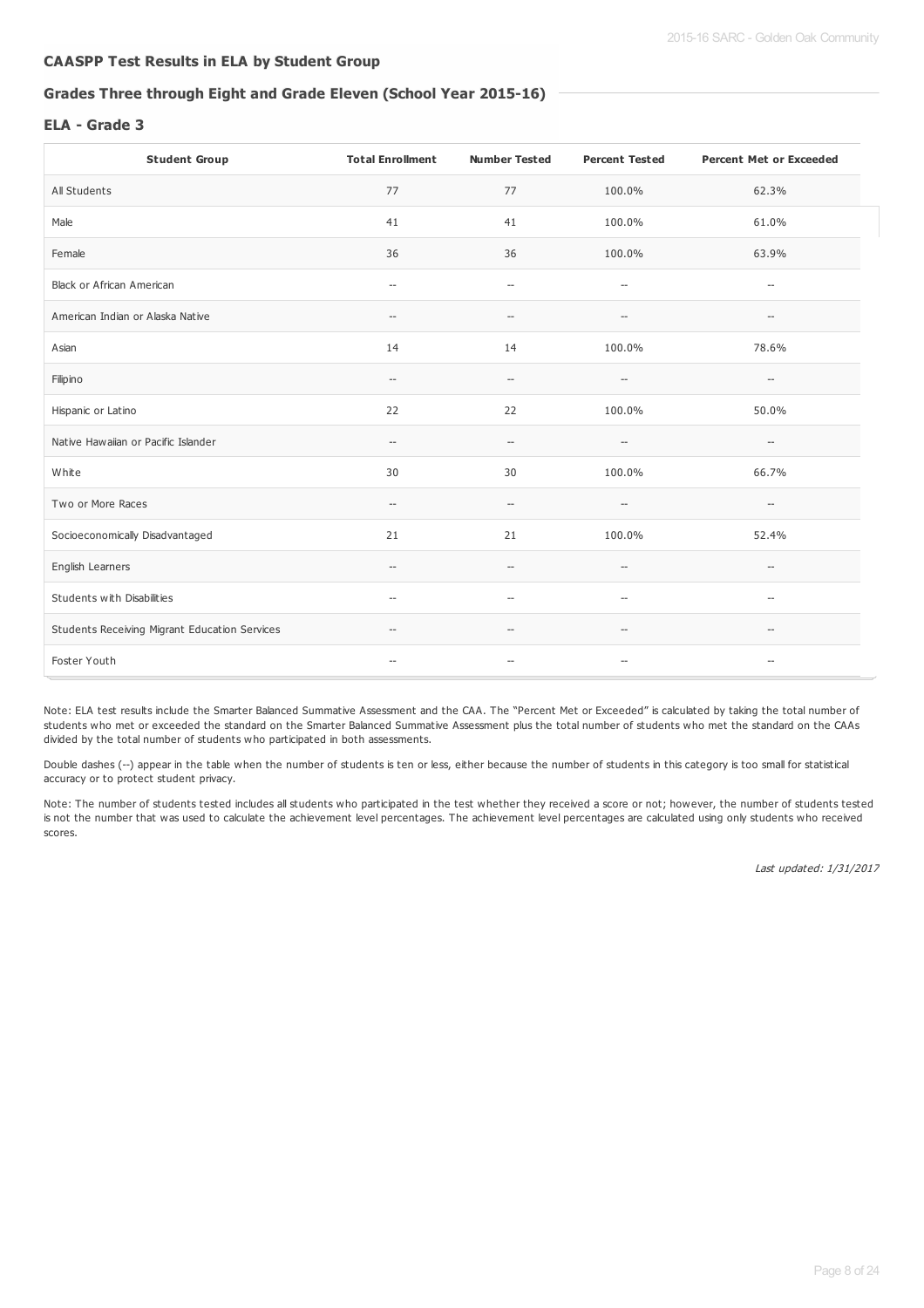#### **ELA - Grade 4**

| <b>Student Group</b>                          | <b>Total Enrollment</b>                             | <b>Number Tested</b>                                | <b>Percent Tested</b>                               | <b>Percent Met or Exceeded</b>                      |
|-----------------------------------------------|-----------------------------------------------------|-----------------------------------------------------|-----------------------------------------------------|-----------------------------------------------------|
| All Students                                  | 86                                                  | 85                                                  | 98.8%                                               | 63.5%                                               |
| Male                                          | 39                                                  | 38                                                  | 97.4%                                               | 55.3%                                               |
| Female                                        | 47                                                  | 47                                                  | 100.0%                                              | 70.2%                                               |
| <b>Black or African American</b>              | $\hspace{0.05cm} -\hspace{0.05cm}$                  | $\hspace{0.05cm} \ldots$                            | $\overline{\phantom{a}}$                            | $\hspace{0.05cm} -\hspace{0.05cm} -\hspace{0.05cm}$ |
| American Indian or Alaska Native              | $\hspace{0.05cm} -\hspace{0.05cm}$                  | $-\!$                                               | $\hspace{0.05cm} -\hspace{0.05cm} -\hspace{0.05cm}$ | $\hspace{0.05cm} -\hspace{0.05cm}$                  |
| Asian                                         | $\hspace{0.05cm} -\hspace{0.05cm}$                  | $\hspace{0.05cm} -\hspace{0.05cm} -\hspace{0.05cm}$ | $\hspace{0.05cm} \ldots$                            | $\hspace{0.05cm} -\hspace{0.05cm}$                  |
| Filipino                                      | $\hspace{0.05cm} -\hspace{0.05cm} -\hspace{0.05cm}$ | $\hspace{0.05cm} -$                                 | $\overline{\phantom{a}}$                            | --                                                  |
| Hispanic or Latino                            | 35                                                  | 35                                                  | 100.0%                                              | 57.1%                                               |
| Native Hawaiian or Pacific Islander           | $\hspace{0.05cm} -\hspace{0.05cm} -\hspace{0.05cm}$ | $\hspace{0.05cm} -\hspace{0.05cm} -\hspace{0.05cm}$ | $-\!$                                               | --                                                  |
| White                                         | 33                                                  | 33                                                  | 100.0%                                              | 57.6%                                               |
| Two or More Races                             | $\hspace{0.05cm} -\hspace{0.05cm}$                  | $\hspace{0.05cm} -$                                 | $\hspace{0.05cm} -\hspace{0.05cm} -\hspace{0.05cm}$ | $\hspace{0.05cm} -\hspace{0.05cm} -\hspace{0.05cm}$ |
| Socioeconomically Disadvantaged               | 21                                                  | 21                                                  | 100.0%                                              | 66.7%                                               |
| English Learners                              | $\hspace{0.05cm} -\hspace{0.05cm}$                  | $-$                                                 | $\overline{\phantom{a}}$                            | $\overline{\phantom{a}}$                            |
| Students with Disabilities                    | $\hspace{0.05cm} -\hspace{0.05cm}$                  | $\overline{\phantom{a}}$                            | $\overline{\phantom{a}}$                            | $\overline{\phantom{a}}$                            |
| Students Receiving Migrant Education Services | $\hspace{0.05cm} -\hspace{0.05cm} -\hspace{0.05cm}$ | $-$                                                 | $-\!$                                               | $\hspace{0.05cm} -\hspace{0.05cm} -\hspace{0.05cm}$ |
| Foster Youth                                  | $\hspace{0.05cm} -\hspace{0.05cm}$                  | $\hspace{0.05cm} -\hspace{0.05cm} -\hspace{0.05cm}$ | $-\!$                                               | $-\!$                                               |

Note: ELA test results include the Smarter Balanced Summative Assessment and the CAA. The "Percent Met or Exceeded" is calculated by taking the total number of students who met or exceeded the standard on the Smarter Balanced Summative Assessment plus the total number of students who met the standard on the CAAs divided by the total number of students who participated in both assessments.

Double dashes (--) appear in the table when the number of students is ten or less, either because the number of students in this category is too small for statistical accuracy or to protect student privacy.

Note: The number of students tested includes all students who participated in the test whether they received a score or not; however, the number of students tested is not the number that was used to calculate the achievement level percentages. The achievement level percentages are calculated using only students who received scores.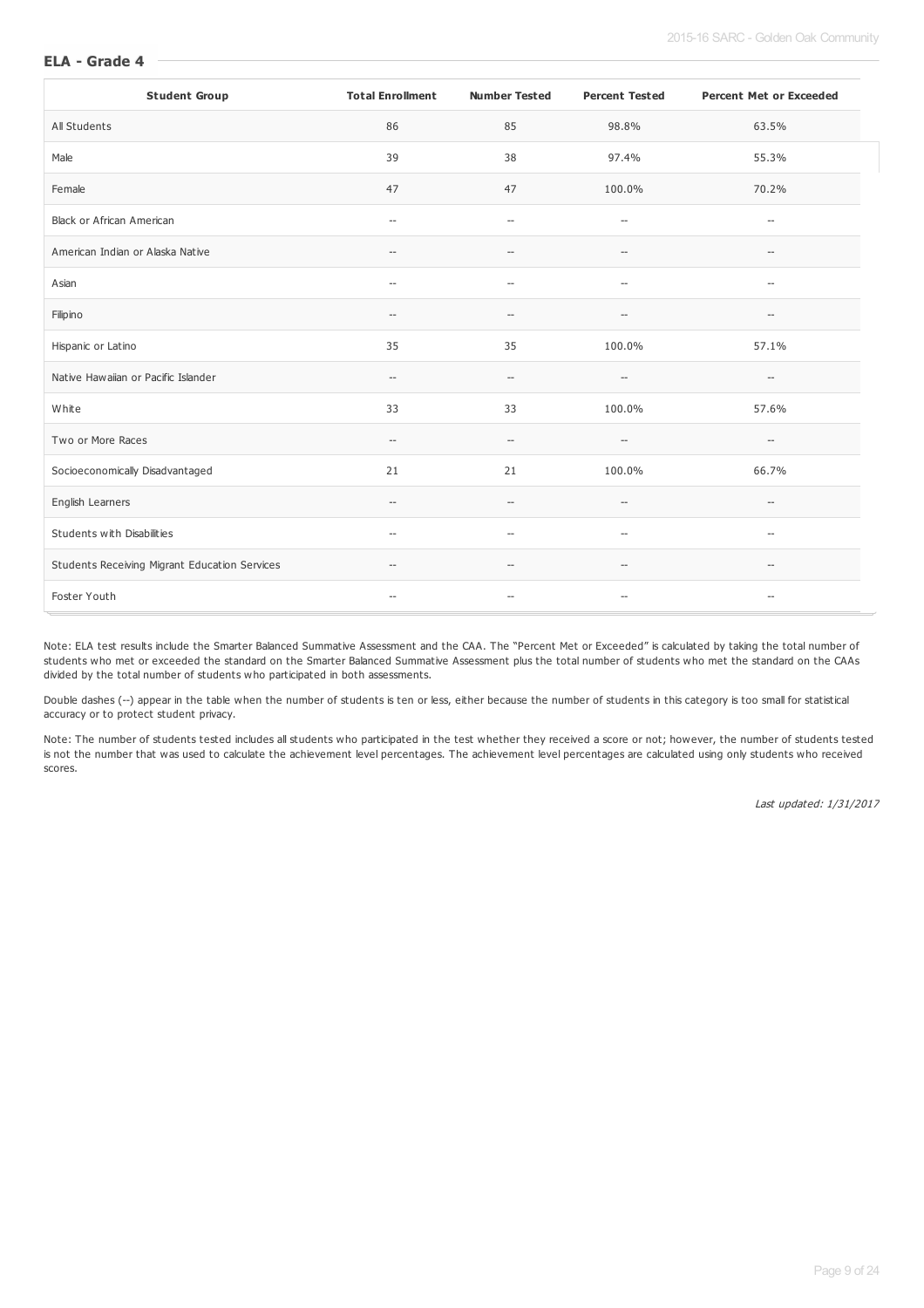#### **ELA - Grade 5**

| <b>Student Group</b>                          | <b>Total Enrollment</b>                             | <b>Number Tested</b>                                | <b>Percent Tested</b>                               | <b>Percent Met or Exceeded</b>                      |
|-----------------------------------------------|-----------------------------------------------------|-----------------------------------------------------|-----------------------------------------------------|-----------------------------------------------------|
| All Students                                  | 90                                                  | 89                                                  | 98.9%                                               | 70.8%                                               |
| Male                                          | 45                                                  | 44                                                  | 97.8%                                               | 65.9%                                               |
| Female                                        | 45                                                  | 45                                                  | 100.0%                                              | 75.6%                                               |
| Black or African American                     | $\hspace{0.05cm} -\hspace{0.05cm}$                  | $\hspace{0.05cm} -\hspace{0.05cm} -\hspace{0.05cm}$ | $\hspace{0.05cm} -\hspace{0.05cm} -\hspace{0.05cm}$ | $\hspace{0.05cm} -\hspace{0.05cm} -\hspace{0.05cm}$ |
| American Indian or Alaska Native              | $\hspace{0.05cm} -\hspace{0.05cm}$                  | $\hspace{0.05cm} -\hspace{0.05cm} -\hspace{0.05cm}$ | $\hspace{0.05cm} -\hspace{0.05cm} -\hspace{0.05cm}$ | $\hspace{0.05cm} -\hspace{0.05cm}$                  |
| Asian                                         | $\overline{\phantom{a}}$                            | $\hspace{0.05cm} -$                                 | $\hspace{0.05cm} -\hspace{0.05cm} -\hspace{0.05cm}$ | $\overline{\phantom{a}}$                            |
| Filipino                                      | $\hspace{0.05cm}--\hspace{0.05cm}$                  | $-$                                                 | $\overline{\phantom{a}}$                            | $\overline{\phantom{a}}$                            |
| Hispanic or Latino                            | 32                                                  | 32                                                  | 100.0%                                              | 62.5%                                               |
| Native Hawaiian or Pacific Islander           | $\hspace{0.05cm} \dashv$                            | $\hspace{0.05cm} -\hspace{0.05cm} -\hspace{0.05cm}$ | $-\!$                                               | $\hspace{0.05cm} -\hspace{0.05cm} -\hspace{0.05cm}$ |
| White                                         | 33                                                  | 33                                                  | 100.0%                                              | 78.8%                                               |
| Two or More Races                             | $\hspace{0.05cm} -\hspace{0.05cm}$                  | $-\!$                                               | $-\!$                                               | $\hspace{0.05cm} -\hspace{0.05cm}$                  |
| Socioeconomically Disadvantaged               | 18                                                  | 18                                                  | 100.0%                                              | 50.0%                                               |
| English Learners                              | $\hspace{0.05cm} -\hspace{0.05cm} -\hspace{0.05cm}$ | $-$                                                 | $-$                                                 | $\hspace{0.05cm} -\hspace{0.05cm}$                  |
| Students with Disabilities                    | 12                                                  | 12                                                  | 100.0%                                              | 41.7%                                               |
| Students Receiving Migrant Education Services | $\hspace{0.05cm} -\hspace{0.05cm} -\hspace{0.05cm}$ | $\hspace{0.05cm} -\hspace{0.05cm} -\hspace{0.05cm}$ | $\hspace{0.05cm} -\hspace{0.05cm} -\hspace{0.05cm}$ | $\hspace{0.05cm} -\hspace{0.05cm} -\hspace{0.05cm}$ |
| Foster Youth                                  | $\hspace{0.05cm} \dashv$                            | $\hspace{0.05cm} -$                                 | $-\, -$                                             | $-\!$                                               |

Note: ELA test results include the Smarter Balanced Summative Assessment and the CAA. The "Percent Met or Exceeded" is calculated by taking the total number of students who met or exceeded the standard on the Smarter Balanced Summative Assessment plus the total number of students who met the standard on the CAAs divided by the total number of students who participated in both assessments.

Double dashes (--) appear in the table when the number of students is ten or less, either because the number of students in this category is too small for statistical accuracy or to protect student privacy.

Note: The number of students tested includes all students who participated in the test whether they received a score or not; however, the number of students tested is not the number that was used to calculate the achievement level percentages. The achievement level percentages are calculated using only students who received scores.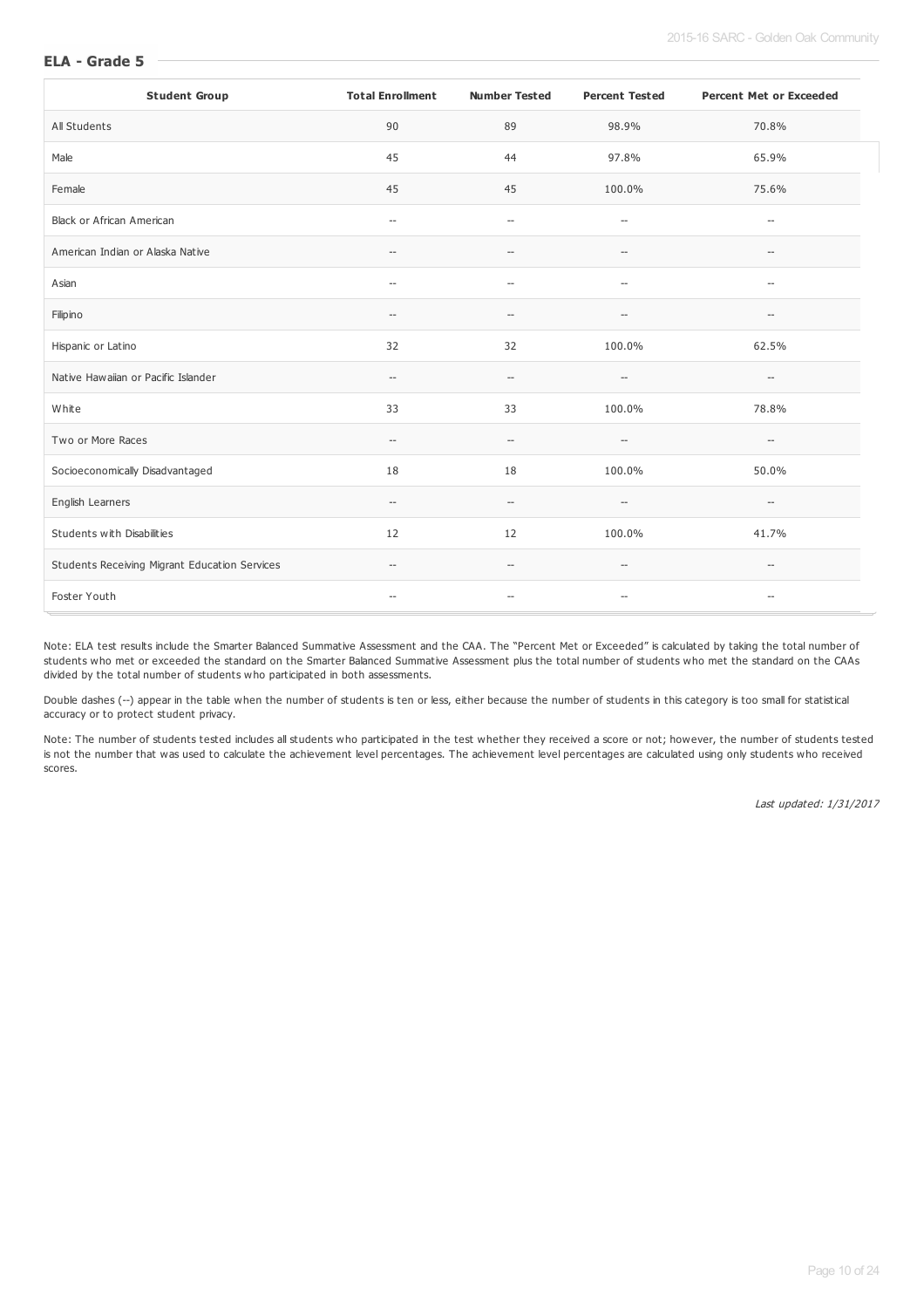#### **ELA- Grade 6**

| <b>Student Group</b>                          | <b>Total Enrollment</b>                             | <b>Number Tested</b>                                | <b>Percent Tested</b>                               | <b>Percent Met or Exceeded</b>                      |
|-----------------------------------------------|-----------------------------------------------------|-----------------------------------------------------|-----------------------------------------------------|-----------------------------------------------------|
| All Students                                  | 95                                                  | 94                                                  | 99.0%                                               | 78.7%                                               |
| Male                                          | 44                                                  | 44                                                  | 100.0%                                              | 72.7%                                               |
| Female                                        | 51                                                  | 50                                                  | 98.0%                                               | 84.0%                                               |
| Black or African American                     | $\hspace{0.05cm} -$                                 | $\overline{\phantom{a}}$                            | $-\!$                                               | $\hspace{0.05cm} -$                                 |
| American Indian or Alaska Native              | $\hspace{0.05cm} -\hspace{0.05cm} -\hspace{0.05cm}$ | $\hspace{0.05cm} -$                                 | $\hspace{0.05cm} -\hspace{0.05cm} -\hspace{0.05cm}$ | $\hspace{0.05cm} -\hspace{0.05cm} -\hspace{0.05cm}$ |
| Asian                                         | $\hspace{0.05cm} -\hspace{0.05cm} -\hspace{0.05cm}$ | $\hspace{0.05cm} -\hspace{0.05cm} -\hspace{0.05cm}$ | $-\!$                                               | $\hspace{0.05cm} -\hspace{0.05cm} -\hspace{0.05cm}$ |
| Filipino                                      | $\overline{\phantom{a}}$                            | $\hspace{0.05cm} -\hspace{0.05cm}$                  | $\hspace{0.05cm} -$                                 | $\hspace{0.05cm} -$                                 |
| Hispanic or Latino                            | 34                                                  | 34                                                  | 100.0%                                              | 67.7%                                               |
| Native Hawaiian or Pacific Islander           | $\hspace{0.05cm} -\hspace{0.05cm}$                  | $\hspace{0.05cm} -\hspace{0.05cm} -\hspace{0.05cm}$ | $\hspace{0.05cm} -\hspace{0.05cm} -\hspace{0.05cm}$ | $\hspace{0.05cm} -\hspace{0.05cm} -\hspace{0.05cm}$ |
| White                                         | 37                                                  | 36                                                  | 97.3%                                               | 83.3%                                               |
| Two or More Races                             | $\hspace{0.05cm} -\hspace{0.05cm} -\hspace{0.05cm}$ | $\hspace{0.05cm} -$                                 | $-\!$                                               | $\hspace{0.05cm} -\hspace{0.05cm} -\hspace{0.05cm}$ |
| Socioeconomically Disadvantaged               | 20                                                  | 20                                                  | 100.0%                                              | 75.0%                                               |
| English Learners                              | $\overline{\phantom{0}}$                            | $\hspace{0.05cm} -\hspace{0.05cm}$                  | $\hspace{0.05cm} -$                                 | $\hspace{0.05cm} -$                                 |
| Students with Disabilities                    | $\overline{a}$                                      | $\overline{\phantom{a}}$                            | $\overline{\phantom{a}}$                            | $\overline{\phantom{a}}$                            |
| Students Receiving Migrant Education Services | $\hspace{0.05cm} -\hspace{0.05cm}$                  | $\qquad \qquad -$                                   | $\hspace{0.05cm} -\hspace{0.05cm} -\hspace{0.05cm}$ | $\hspace{0.05cm} -$                                 |
| Foster Youth                                  | $\hspace{0.05cm} -\hspace{0.05cm} -\hspace{0.05cm}$ | $-\!$                                               | $\hspace{0.05cm} -\hspace{0.05cm} -\hspace{0.05cm}$ | $\hspace{0.05cm} -\hspace{0.05cm} -\hspace{0.05cm}$ |

Note: ELA test results include the Smarter Balanced Summative Assessment and the CAA. The "Percent Met or Exceeded" is calculated by taking the total number of students who met or exceeded the standard on the Smarter Balanced Summative Assessment plus the total number of students who met the standard on the CAAs divided by the total number of students who participated in both assessments.

Double dashes (--) appear in the table when the number of students is ten or less, either because the number of students in this category is too small for statistical accuracy or to protect student privacy.

Note: The number of students tested includes all students who participated in the test whether they received a score or not; however, the number of students tested is not the number that was used to calculate the achievement level percentages. The achievement level percentages are calculated using only students who received scores.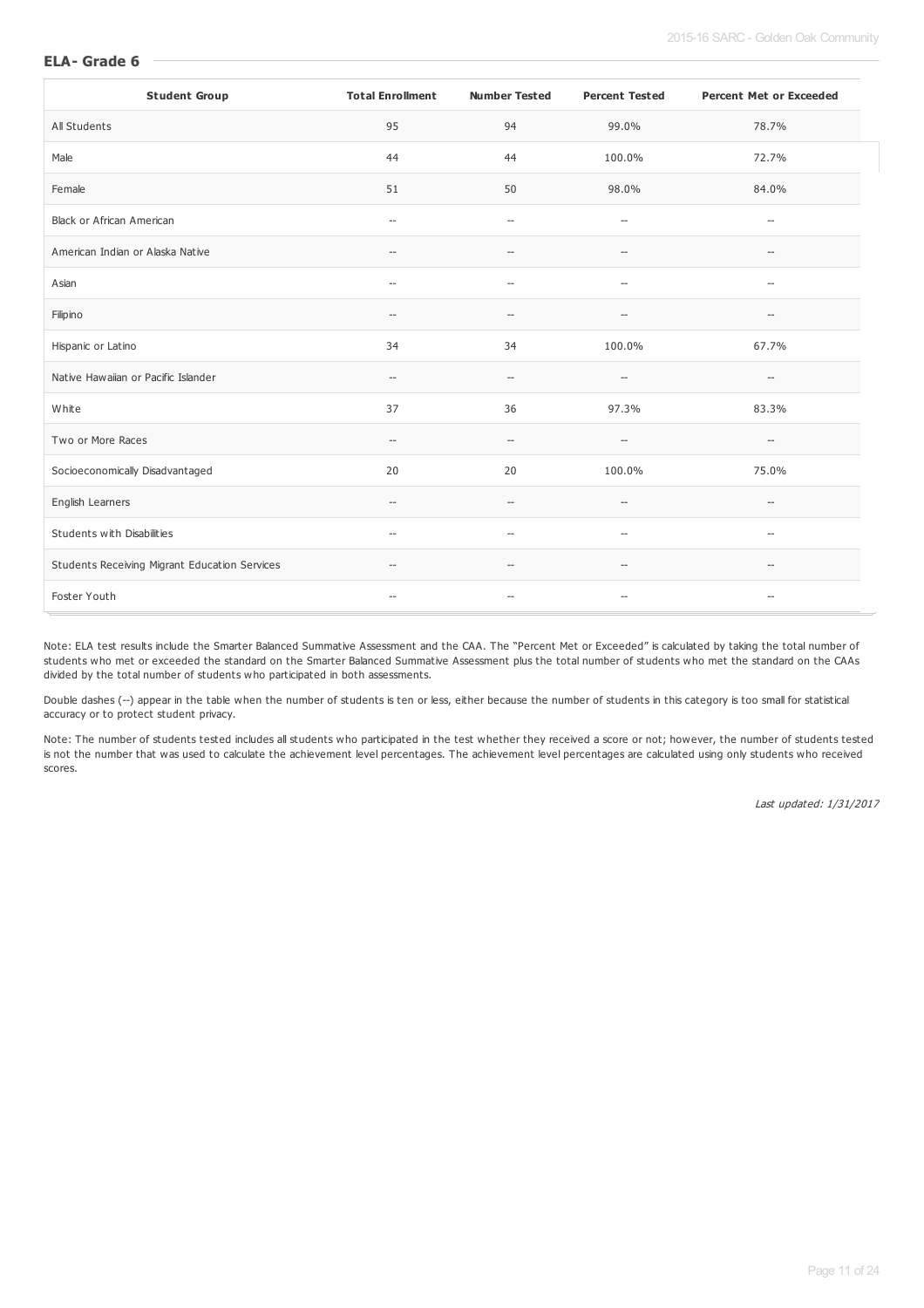## **CAASPP Test Results in Mathematics by Student Group**

## **Grades Three through Eight and Grade Eleven (School Year 2015-16)**

#### **Mathematics - Grade 3**

| <b>Student Group</b>                          | <b>Total Enrollment</b>                             | <b>Number Tested</b>                                | <b>Percent Tested</b>                               | <b>Percent Met or Exceeded</b>     |
|-----------------------------------------------|-----------------------------------------------------|-----------------------------------------------------|-----------------------------------------------------|------------------------------------|
| All Students                                  | 77                                                  | 77                                                  | 100.0%                                              | 57.1%                              |
| Male                                          | 41                                                  | 41                                                  | 100.0%                                              | 63.4%                              |
| Female                                        | 36                                                  | 36                                                  | 100.0%                                              | 50.0%                              |
| Black or African American                     | $\hspace{0.05cm} -\hspace{0.05cm}$                  | $\hspace{0.05cm} -\hspace{0.05cm}$                  | $\hspace{0.05cm} -\hspace{0.05cm} -\hspace{0.05cm}$ | $\hspace{0.05cm} -\hspace{0.05cm}$ |
| American Indian or Alaska Native              | $\hspace{0.05cm} -\hspace{0.05cm}$                  | --                                                  | --                                                  | --                                 |
| Asian                                         | 14                                                  | 14                                                  | 100.0%                                              | 85.7%                              |
| Filipino                                      | $\hspace{0.05cm} -\hspace{0.05cm} -\hspace{0.05cm}$ | $\hspace{0.05cm} \ldots$                            | $\overline{\phantom{a}}$                            | $\overline{\phantom{a}}$           |
| Hispanic or Latino                            | 22                                                  | 22                                                  | 100.0%                                              | 36.4%                              |
| Native Hawaiian or Pacific Islander           | $\hspace{0.05cm} \ldots$                            | $-\!$                                               | $-\!$                                               | --                                 |
| White                                         | 30                                                  | 30                                                  | 100.0%                                              | 60.0%                              |
| Two or More Races                             | $\hspace{0.05cm} -\hspace{0.05cm} -\hspace{0.05cm}$ | $\hspace{0.05cm} -\hspace{0.05cm} -\hspace{0.05cm}$ | $-\!$                                               | $-\!$                              |
| Socioeconomically Disadvantaged               | 21                                                  | 21                                                  | 100.0%                                              | 42.9%                              |
| English Learners                              | $\hspace{0.05cm} \dashv$                            | $\hspace{0.05cm} -\hspace{0.05cm} -\hspace{0.05cm}$ | $\hspace{0.05cm} -\hspace{0.05cm} -\hspace{0.05cm}$ | $-\!$                              |
| Students with Disabilities                    | $\hspace{0.05cm} -\hspace{0.05cm}$                  | $\hspace{0.05cm} \ldots$                            | $\hspace{0.05cm} -\hspace{0.05cm} -\hspace{0.05cm}$ | $\hspace{0.05cm} -\hspace{0.05cm}$ |
| Students Receiving Migrant Education Services | $\hspace{0.05cm} -\hspace{0.05cm} -\hspace{0.05cm}$ | $\hspace{0.05cm}$ – $\hspace{0.05cm}$               | $-$                                                 | $\hspace{0.05cm} -\hspace{0.05cm}$ |
| Foster Youth                                  | $\overline{\phantom{a}}$                            | $\hspace{0.05cm} -$                                 | $\overline{\phantom{a}}$                            | --                                 |

Note: Mathematics test results include the Smarter Balanced Summative Assessment and the CAA. The "Percent Met or Exceeded" is calculated by taking the total number of students who met or exceeded the standard on the Smarter Balanced Summative Assessment plus the total number of students who met the standard on the CAAs divided by the total number of students who participated in both assessments.

Double dashes (--) appear in the table when the number of students is ten or less, either because the number of students in this category is too small for statistical accuracy or to protect student privacy.

Note: The number of students tested includes all students who participated in the test whether they received a score or not; however, the number of students tested is not the number that was used to calculate the achievement level percentages. The achievement level percentages are calculated using only students who received scores.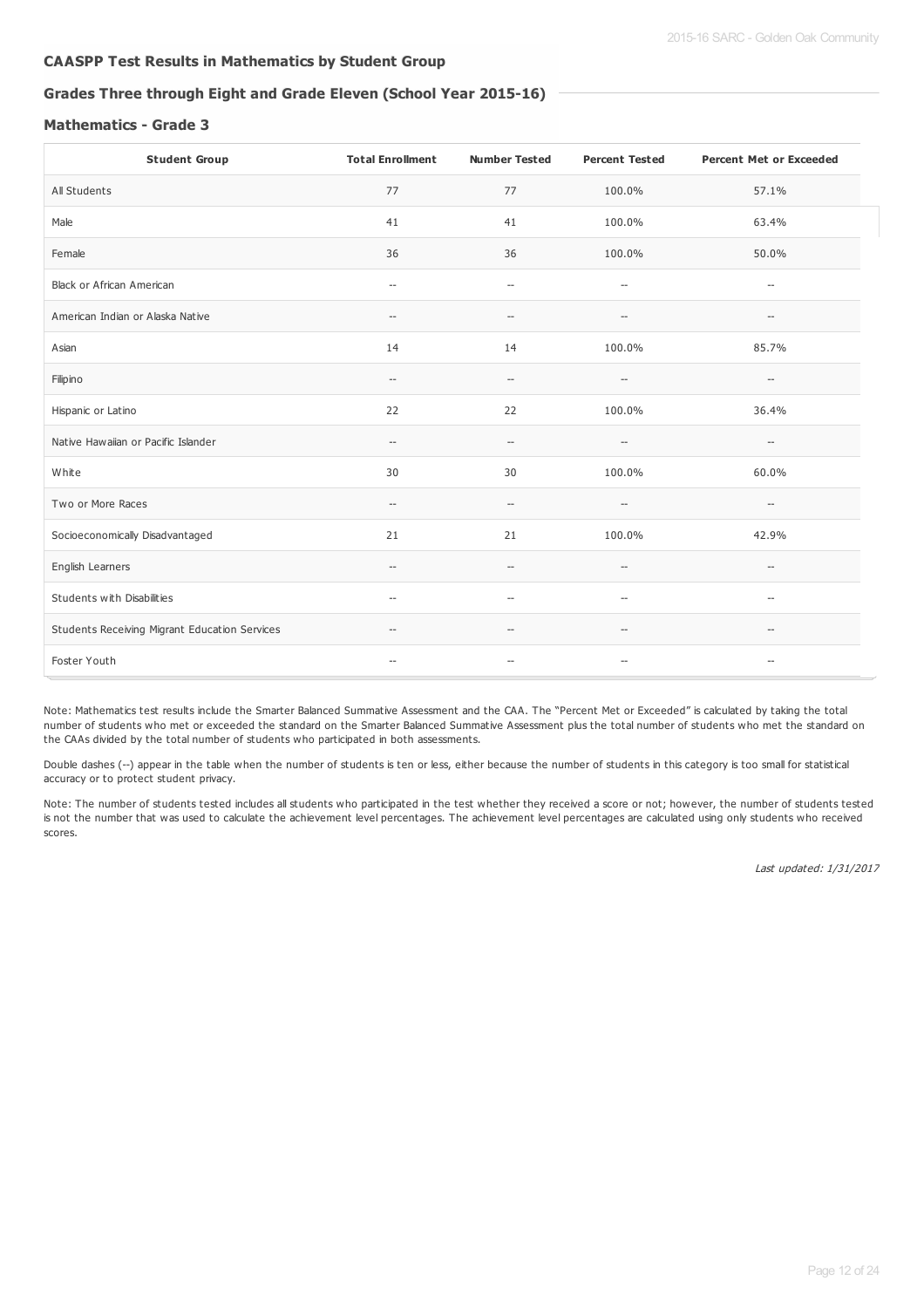| <b>Mathematics - Grade 4</b> |  |
|------------------------------|--|
|------------------------------|--|

| <b>Student Group</b>                          | <b>Total Enrollment</b>                             | <b>Number Tested</b>                                | <b>Percent Tested</b>                               | <b>Percent Met or Exceeded</b>                      |
|-----------------------------------------------|-----------------------------------------------------|-----------------------------------------------------|-----------------------------------------------------|-----------------------------------------------------|
| All Students                                  | 86                                                  | 85                                                  | 98.8%                                               | 61.2%                                               |
| Male                                          | 39                                                  | 38                                                  | 97.4%                                               | 55.3%                                               |
| Female                                        | 47                                                  | 47                                                  | 100.0%                                              | 66.0%                                               |
| Black or African American                     | $\hspace{0.05cm} \ldots$                            | $\hspace{0.05cm} \ldots$                            | $\hspace{0.05cm} -\hspace{0.05cm} -\hspace{0.05cm}$ | $\hspace{0.05cm} -$                                 |
| American Indian or Alaska Native              | $-\!$                                               | $-$                                                 | $-\!$                                               | $\hspace{0.05cm} -\hspace{0.05cm}$                  |
| Asian                                         | $\hspace{0.05cm} -\hspace{0.05cm}$                  | $\hspace{0.05cm} \ldots$                            | $\hspace{0.05cm} -\hspace{0.05cm} -\hspace{0.05cm}$ | $\hspace{0.05cm} -\hspace{0.05cm}$                  |
| Filipino                                      | $\hspace{0.05cm} -\hspace{0.05cm} -\hspace{0.05cm}$ | $\hspace{0.05cm} -\hspace{0.05cm} -\hspace{0.05cm}$ | $-\!$                                               | $\hspace{0.05cm} -\hspace{0.05cm}$                  |
| Hispanic or Latino                            | 35                                                  | 35                                                  | 100.0%                                              | 54.3%                                               |
| Native Hawaiian or Pacific Islander           | $\hspace{0.05cm} -\hspace{0.05cm} -\hspace{0.05cm}$ | $-$                                                 | $\hspace{0.05cm} -\hspace{0.05cm} -\hspace{0.05cm}$ | $\hspace{0.05cm} -\hspace{0.05cm} -\hspace{0.05cm}$ |
| White                                         | 33                                                  | 33                                                  | 100.0%                                              | 54.6%                                               |
| Two or More Races                             | $\hspace{0.05cm} -\hspace{0.05cm} -\hspace{0.05cm}$ | $\hspace{0.05cm} -\hspace{0.05cm} -\hspace{0.05cm}$ | $\hspace{0.05cm} -\hspace{0.05cm} -\hspace{0.05cm}$ | $\hspace{0.05cm} -\hspace{0.05cm} -\hspace{0.05cm}$ |
| Socioeconomically Disadvantaged               | 21                                                  | 21                                                  | 100.0%                                              | 52.4%                                               |
| English Learners                              | $\hspace{0.05cm} -\hspace{0.05cm} -\hspace{0.05cm}$ | $\hspace{0.05cm} -\hspace{0.05cm} -\hspace{0.05cm}$ | $-\!$                                               | $\hspace{0.05cm} -\hspace{0.05cm} -\hspace{0.05cm}$ |
| Students with Disabilities                    | $\overline{\phantom{a}}$                            | $-$                                                 | $\hspace{0.05cm} -\hspace{0.05cm} -\hspace{0.05cm}$ | $-\!$                                               |
| Students Receiving Migrant Education Services | $\hspace{0.05cm} -\hspace{0.05cm} -\hspace{0.05cm}$ | $\hspace{0.05cm} \ldots$                            | $-\!$                                               | $\hspace{0.05cm} -\hspace{0.05cm} -\hspace{0.05cm}$ |
| Foster Youth                                  | $\hspace{0.05cm} -\hspace{0.05cm} -\hspace{0.05cm}$ | $\hspace{0.05cm} -\hspace{0.05cm} -\hspace{0.05cm}$ | $-\!$                                               | $\hspace{0.05cm} -\hspace{0.05cm}$                  |

Note: Mathematics test results include the Smarter Balanced Summative Assessment and the CAA. The "Percent Met or Exceeded" is calculated by taking the total number of students who met or exceeded the standard on the Smarter Balanced Summative Assessment plus the total number of students who met the standard on the CAAs divided by the total number of students who participated in both assessments.

Double dashes (--) appear in the table when the number of students is ten or less, either because the number of students in this category is too small for statistical accuracy or to protect student privacy.

Note: The number of students tested includes all students who participated in the test whether they received a score or not; however, the number of students tested is not the number that was used to calculate the achievement level percentages. The achievement level percentages are calculated using only students who received scores.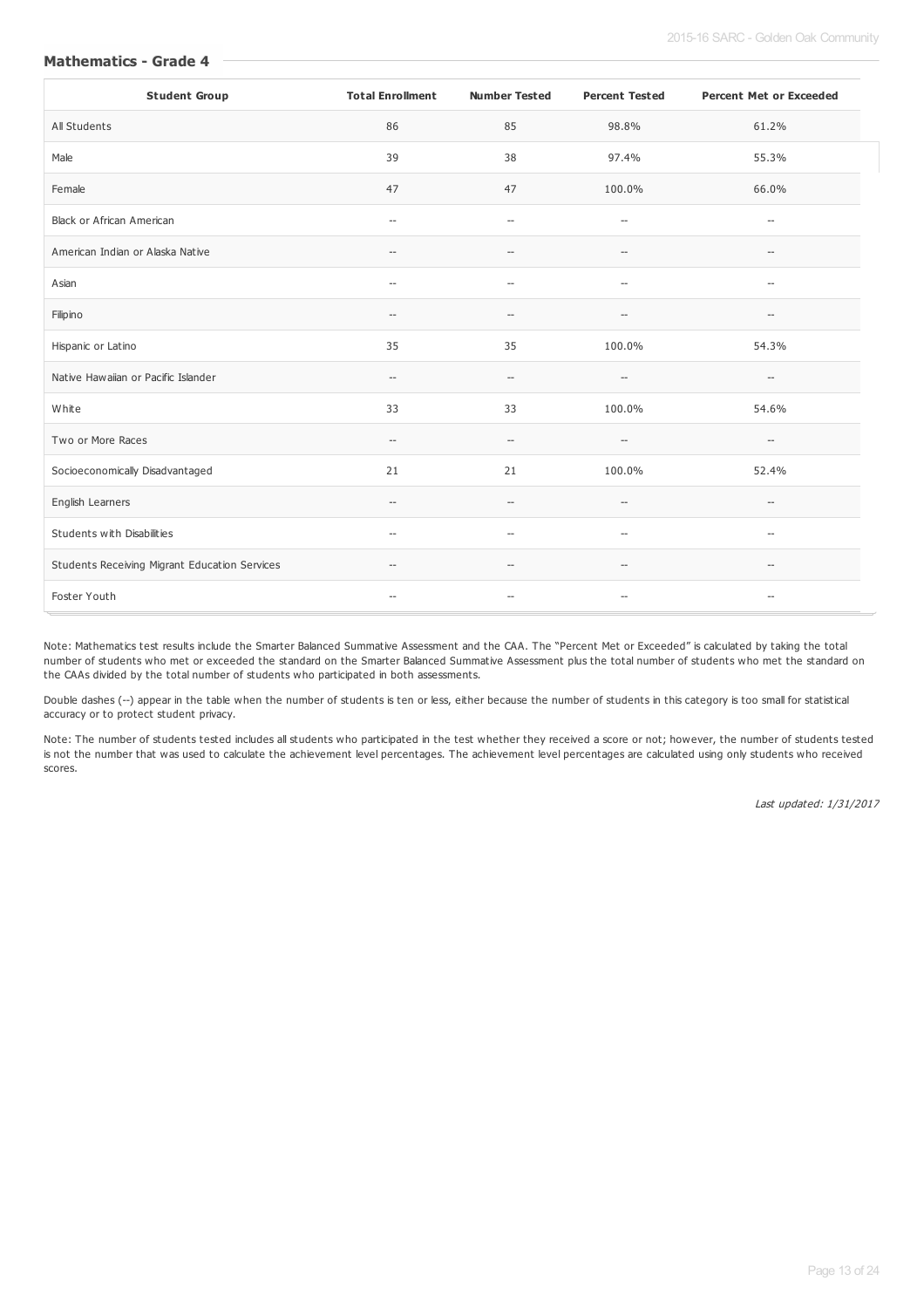| <b>Student Group</b>                          | <b>Total Enrollment</b>                             | <b>Number Tested</b>                                | <b>Percent Tested</b>                               | <b>Percent Met or Exceeded</b>                      |
|-----------------------------------------------|-----------------------------------------------------|-----------------------------------------------------|-----------------------------------------------------|-----------------------------------------------------|
| All Students                                  | 89                                                  | 87                                                  | 97.8%                                               | 58.6%                                               |
| Male                                          | 45                                                  | 44                                                  | 97.8%                                               | 65.9%                                               |
| Female                                        | 44                                                  | 43                                                  | 97.7%                                               | 51.2%                                               |
| <b>Black or African American</b>              | $\overline{\phantom{a}}$                            | $\overline{\phantom{a}}$                            | $\hspace{0.05cm} -\hspace{0.05cm} -\hspace{0.05cm}$ | $\hspace{0.05cm} -$                                 |
| American Indian or Alaska Native              | $\hspace{0.05cm} \dashv$                            | $\hspace{0.05cm} -\hspace{0.05cm} -\hspace{0.05cm}$ | $-\!$                                               | $\hspace{0.05cm} -\hspace{0.05cm} -\hspace{0.05cm}$ |
| Asian                                         | $\hspace{0.05cm} -\hspace{0.05cm}$                  | $-\!$                                               | $\hspace{0.05cm} -\hspace{0.05cm} -\hspace{0.05cm}$ | $\hspace{0.05cm} -\hspace{0.05cm} -\hspace{0.05cm}$ |
| Filipino                                      | $- -$                                               | --                                                  | $\overline{\phantom{a}}$                            | $\overline{\phantom{a}}$                            |
| Hispanic or Latino                            | 32                                                  | 31                                                  | 96.9%                                               | 45.2%                                               |
| Native Hawaiian or Pacific Islander           | $\hspace{0.05cm} -\hspace{0.05cm} -\hspace{0.05cm}$ | $-\!$                                               | $\hspace{0.05cm} -\hspace{0.05cm} -\hspace{0.05cm}$ | $\hspace{0.05cm} -\hspace{0.05cm} -\hspace{0.05cm}$ |
| White                                         | 32                                                  | 32                                                  | 100.0%                                              | 71.9%                                               |
| Two or More Races                             | $\hspace{0.05cm} -\hspace{0.05cm} -\hspace{0.05cm}$ | $\hspace{0.05cm} -\hspace{0.05cm} -\hspace{0.05cm}$ | $\hspace{0.05cm} -\hspace{0.05cm} -\hspace{0.05cm}$ | $\hspace{0.05cm} -\hspace{0.05cm} -\hspace{0.05cm}$ |
| Socioeconomically Disadvantaged               | 18                                                  | 17                                                  | 94.4%                                               | 47.1%                                               |
| English Learners                              | $\hspace{0.05cm} -\hspace{0.05cm} -\hspace{0.05cm}$ | $\overline{\phantom{a}}$                            | $\overline{\phantom{a}}$                            | $\overline{\phantom{a}}$                            |
| Students with Disabilities                    | 12                                                  | 11                                                  | 91.7%                                               | 36.4%                                               |
| Students Receiving Migrant Education Services | $\hspace{0.05cm} -\hspace{0.05cm} -\hspace{0.05cm}$ | $\hspace{0.05cm} -\hspace{0.05cm}$                  | $\hspace{0.05cm} -\hspace{0.05cm} -\hspace{0.05cm}$ | $\hspace{0.05cm} -\hspace{0.05cm} -\hspace{0.05cm}$ |
| Foster Youth                                  | $\hspace{0.05cm} -\hspace{0.05cm}$                  | $\qquad \qquad -$                                   | $-\!$                                               | $\hspace{0.05cm} -\hspace{0.05cm} -\hspace{0.05cm}$ |

**Mathematics - Grade 5**

Note: Mathematics test results include the Smarter Balanced Summative Assessment and the CAA. The "Percent Met or Exceeded" is calculated by taking the total number of students who met or exceeded the standard on the Smarter Balanced Summative Assessment plus the total number of students who met the standard on the CAAs divided by the total number of students who participated in both assessments.

Double dashes (--) appear in the table when the number of students is ten or less, either because the number of students in this category is too small for statistical accuracy or to protect student privacy.

Note: The number of students tested includes all students who participated in the test whether they received a score or not; however, the number of students tested is not the number that was used to calculate the achievement level percentages. The achievement level percentages are calculated using only students who received scores.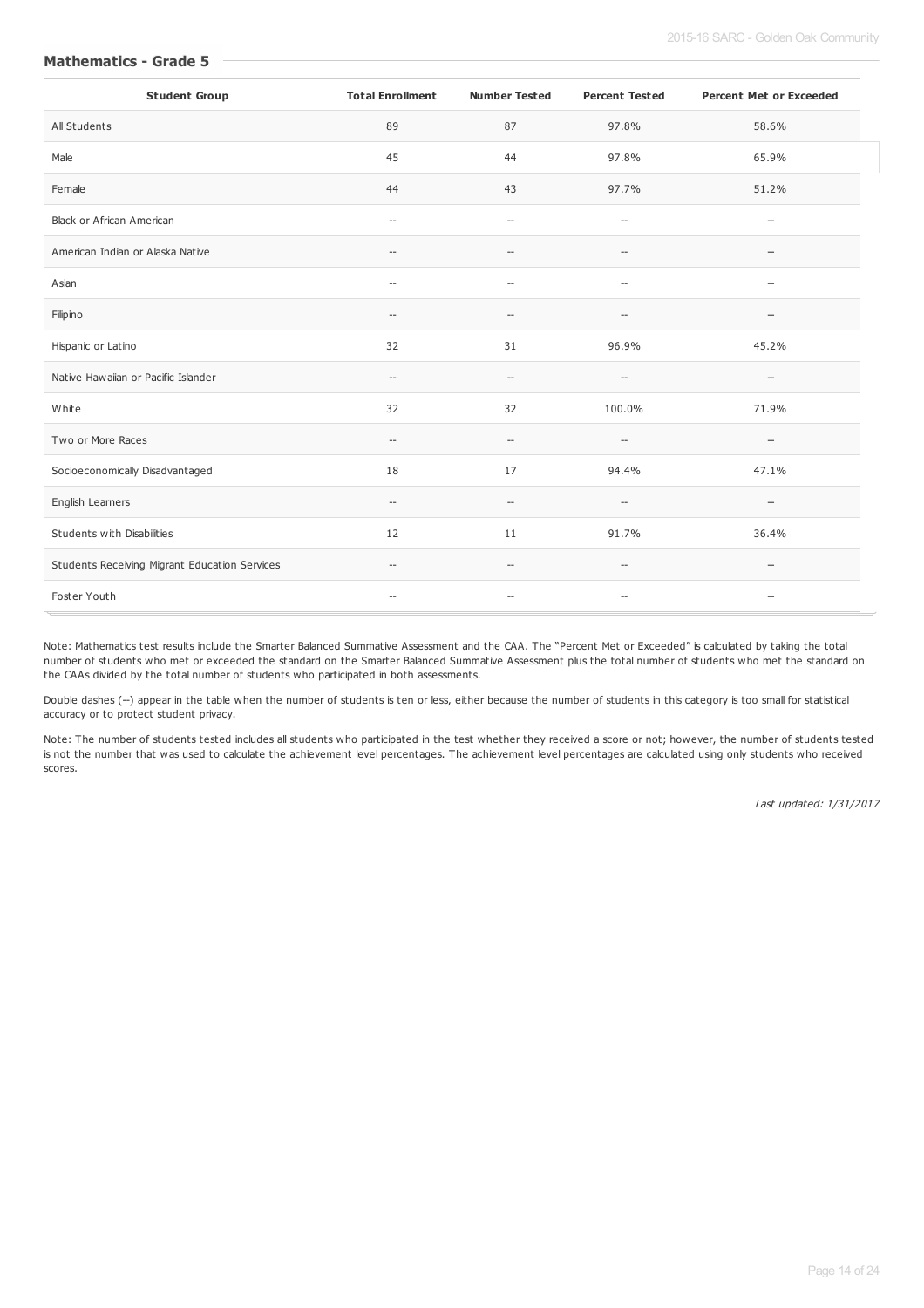| <b>Student Group</b>                          | <b>Total Enrollment</b>                             | <b>Number Tested</b>                                | <b>Percent Tested</b>                               | <b>Percent Met or Exceeded</b>                      |
|-----------------------------------------------|-----------------------------------------------------|-----------------------------------------------------|-----------------------------------------------------|-----------------------------------------------------|
| All Students                                  | 95                                                  | 94                                                  | 99.0%                                               | 61.7%                                               |
| Male                                          | 44                                                  | 44                                                  | 100.0%                                              | 61.4%                                               |
| Female                                        | 51                                                  | 50                                                  | 98.0%                                               | 62.0%                                               |
| <b>Black or African American</b>              | $\hspace{0.05cm} -\hspace{0.05cm}$                  | $\overline{\phantom{a}}$                            | $\hspace{0.05cm} -\hspace{0.05cm} -\hspace{0.05cm}$ | $\hspace{0.05cm} -$                                 |
| American Indian or Alaska Native              | $\hspace{0.05cm} \dashv$                            | $\hspace{0.05cm} -\hspace{0.05cm} -\hspace{0.05cm}$ | $-\!$                                               | $\hspace{0.05cm} -\hspace{0.05cm} -\hspace{0.05cm}$ |
| Asian                                         | $\hspace{0.05cm} -\hspace{0.05cm}$                  | $-\!$                                               | $\hspace{0.05cm} -\hspace{0.05cm} -\hspace{0.05cm}$ | $\hspace{0.05cm} -\hspace{0.05cm} -\hspace{0.05cm}$ |
| Filipino                                      | $- -$                                               | --                                                  | $\overline{\phantom{a}}$                            | $\overline{\phantom{a}}$                            |
| Hispanic or Latino                            | 34                                                  | 34                                                  | 100.0%                                              | 47.1%                                               |
| Native Hawaiian or Pacific Islander           | $\hspace{0.05cm} -\hspace{0.05cm} -\hspace{0.05cm}$ | $-\!$                                               | $\hspace{0.05cm} -\hspace{0.05cm} -\hspace{0.05cm}$ | $\hspace{0.05cm} -\hspace{0.05cm} -\hspace{0.05cm}$ |
| White                                         | 37                                                  | 36                                                  | 97.3%                                               | 72.2%                                               |
| Two or More Races                             | $\hspace{0.05cm} -\hspace{0.05cm} -\hspace{0.05cm}$ | $\hspace{0.05cm} -\hspace{0.05cm} -\hspace{0.05cm}$ | $-\hbox{--}$                                        | $\hspace{0.05cm} -\hspace{0.05cm} -\hspace{0.05cm}$ |
| Socioeconomically Disadvantaged               | 20                                                  | 20                                                  | 100.0%                                              | 75.0%                                               |
| English Learners                              | $\qquad \qquad -$                                   | $\sim$                                              | $\overline{\phantom{a}}$                            | $\overline{\phantom{a}}$                            |
| Students with Disabilities                    | $\hspace{0.05cm} -\hspace{0.05cm}$                  | $\hspace{0.05cm} -\hspace{0.05cm} -\hspace{0.05cm}$ | $-\!$                                               | $\hspace{0.05cm} -\hspace{0.05cm} -\hspace{0.05cm}$ |
| Students Receiving Migrant Education Services | $\hspace{0.05cm} -\hspace{0.05cm} -\hspace{0.05cm}$ | $\hspace{0.05cm} -\hspace{0.05cm}$                  | $\hspace{0.05cm} -\hspace{0.05cm} -\hspace{0.05cm}$ | $\hspace{0.05cm} -\hspace{0.05cm} -\hspace{0.05cm}$ |
| Foster Youth                                  | $\hspace{0.05cm} -\hspace{0.05cm}$                  | $\hspace{0.05cm} -\hspace{0.05cm}$                  | $-\!$                                               | $\hspace{0.05cm} -\hspace{0.05cm} -\hspace{0.05cm}$ |

**Mathematics - Grade 6**

Note: Mathematics test results include the Smarter Balanced Summative Assessment and the CAA. The "Percent Met or Exceeded" is calculated by taking the total number of students who met or exceeded the standard on the Smarter Balanced Summative Assessment plus the total number of students who met the standard on the CAAs divided by the total number of students who participated in both assessments.

Double dashes (--) appear in the table when the number of students is ten or less, either because the number of students in this category is too small for statistical accuracy or to protect student privacy.

Note: The number of students tested includes all students who participated in the test whether they received a score or not; however, the number of students tested is not the number that was used to calculate the achievement level percentages. The achievement level percentages are calculated using only students who received scores.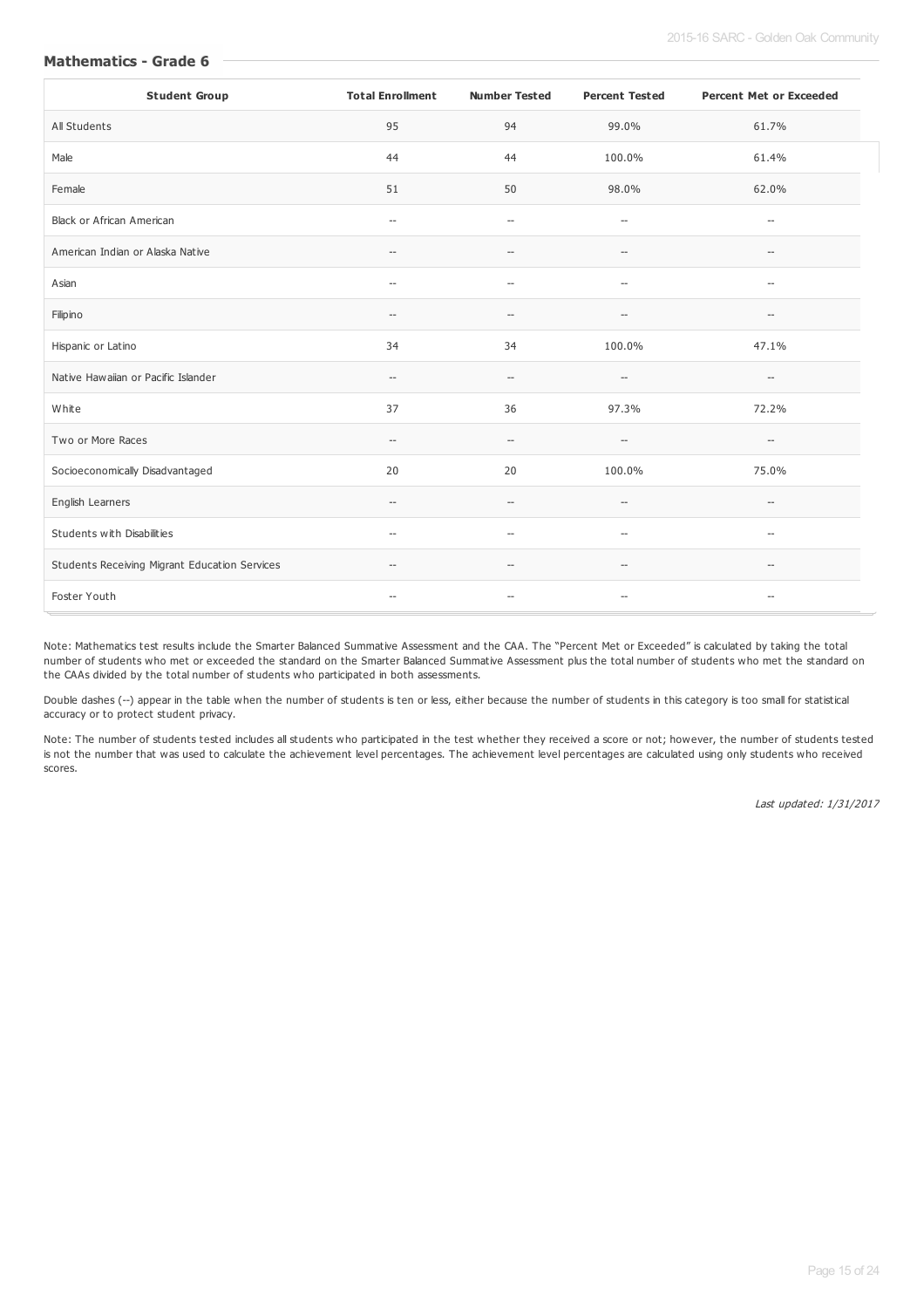#### **CAASPP Test Results in Science for All Students**

|                               | Percentage of Students Scoring at Proficient or Advanced |         |         |              |         |         |         |         |         |
|-------------------------------|----------------------------------------------------------|---------|---------|--------------|---------|---------|---------|---------|---------|
|                               | School<br><b>District</b>                                |         |         | <b>State</b> |         |         |         |         |         |
| <b>Subject</b>                | 2013-14                                                  | 2014-15 | 2015-16 | 2013-14      | 2014-15 | 2015-16 | 2013-14 | 2014-15 | 2015-16 |
| Science (grades 5, 8, and 10) | 90.0%                                                    | 84.0%   | 89.0%   | 76.0%        | 76.0%   | 71.0%   | 60.0%   | 56.0%   | 54.0%   |

Note: Science test results include California Standards Tests (CSTs), California Modified Assessment (CMA), and California Alternate Performance Assessment (CAPA) in grades five, eight, and ten.

Note: Scores are not shown when the number of students tested is ten or less, either because the number of students in this category is too small for statistical accuracy or to protect student privacy.

Last updated: 1/31/2017

## **CAASPP Tests Results in Science by Student Group Grades Five, Eight and Grade Ten (School Year 2015-16)**

| <b>Student Group</b>                             | Total<br><b>Enrollment</b>                          | <b>Scores</b>                                       | Number of Students with Valid Percent of Students with Valid<br><b>Scores</b> | <b>Percent Proficient or</b><br>Advanced            |
|--------------------------------------------------|-----------------------------------------------------|-----------------------------------------------------|-------------------------------------------------------------------------------|-----------------------------------------------------|
| All Students                                     | 89                                                  | 88                                                  | 98.9%                                                                         | 88.6%                                               |
| Male                                             | 45                                                  | 44                                                  | 97.8%                                                                         | 90.9%                                               |
| Female                                           | 44                                                  | 44                                                  | 100.0%                                                                        | 86.4%                                               |
| Black or African American                        | $\overline{\phantom{m}}$                            | $\overline{\phantom{a}}$                            | $\overline{\phantom{a}}$                                                      | $\overline{\phantom{a}}$                            |
| American Indian or Alaska Native                 | 0                                                   | $\mathbf 0$                                         | $0.0\%$                                                                       | $0.0\%$                                             |
| Asian                                            | $\hspace{0.05cm} -\hspace{0.05cm} -\hspace{0.05cm}$ | $\hspace{0.05cm} -\hspace{0.05cm} -\hspace{0.05cm}$ | $\hspace{0.05cm} -\hspace{0.05cm} -\hspace{0.05cm}$                           | $\hspace{0.05cm} -\hspace{0.05cm} -\hspace{0.05cm}$ |
| Filipino                                         | $\hspace{0.05cm} -\hspace{0.05cm} -\hspace{0.05cm}$ | $\hspace{0.05cm} -\hspace{0.05cm} -\hspace{0.05cm}$ | $\hspace{0.05cm} -\hspace{0.05cm} -\hspace{0.05cm}$                           | --                                                  |
| Hispanic or Latino                               | 32                                                  | 32                                                  | 100.0%                                                                        | 87.5%                                               |
| Native Hawaiian or Pacific Islander              | 0                                                   | $\boldsymbol{0}$                                    | 0.0%                                                                          | 0.0%                                                |
| White                                            | 32                                                  | 32                                                  | 100.0%                                                                        | 84.4%                                               |
| Two or More Races                                | $\hspace{0.05cm} -\hspace{0.05cm} -\hspace{0.05cm}$ | $\overline{\phantom{a}}$                            | $-\hbox{--}$                                                                  | $\overline{\phantom{a}}$                            |
| Socioeconomically Disadvantaged                  | 18                                                  | 18                                                  | 100.0%                                                                        | 77.8%                                               |
| English Learners                                 | $\hspace{0.05cm} -\hspace{0.05cm} -\hspace{0.05cm}$ | $\hspace{0.05cm} -\hspace{0.05cm} -\hspace{0.05cm}$ | $-\hbox{--}$                                                                  | $\hspace{0.05cm} -\hspace{0.05cm} -\hspace{0.05cm}$ |
| Students with Disabilities                       | 12                                                  | 12                                                  | 100.0%                                                                        | 75.0%                                               |
| Students Receiving Migrant Education<br>Services | 0                                                   | $\mathsf 0$                                         | 0.0%                                                                          | 0.0%                                                |
| Foster Youth                                     | $\hspace{0.05cm} -\hspace{0.05cm} -\hspace{0.05cm}$ | $\hspace{0.05cm} -\hspace{0.05cm} -\hspace{0.05cm}$ | $-\!$                                                                         | $\hspace{0.05cm} -\hspace{0.05cm} -\hspace{0.05cm}$ |

Note: Science test results include CSTs, CMA, and CAPA in grades five, eight, and ten. The "Proficient or Advanced" is calculated by taking the total number of students who scored at Proficient or Advanced on the science assessment divided by the total number of students with valid scores.

Note: Scores are not shown when the number of students tested is ten or less, either because the number of students in this category is too small for statistical accuracy or to protect student privacy.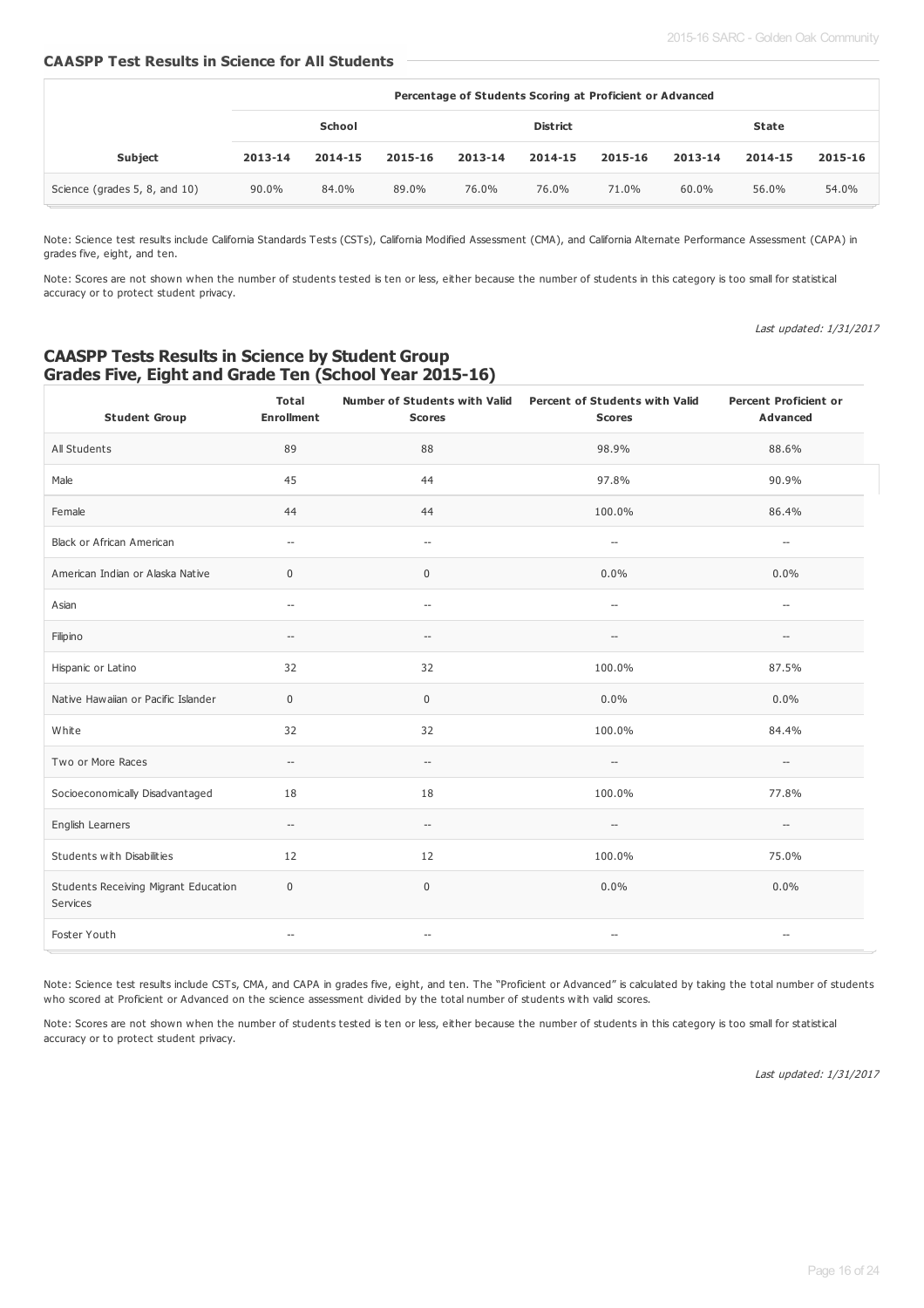# **State Priority: Other Pupil Outcomes**

The SARC provides the following information relevant to the State priority: Other Pupil Outcomes (Priority 8):

Pupil outcomes in the subject area of physical education

### **California Physical Fitness Test Results (School Year 2015-16)**

|             | <b>Percentage of Students Meeting Fitness Standards</b> |                              |                             |  |  |  |  |
|-------------|---------------------------------------------------------|------------------------------|-----------------------------|--|--|--|--|
| Grade Level | <b>Four of Six Standards</b>                            | <b>Five of Six Standards</b> | <b>Six of Six Standards</b> |  |  |  |  |
|             | 23.9%                                                   | 15.9%                        | 36.4%                       |  |  |  |  |

Note: Percentages are not calculated when the number of students tested is ten or less, either because the number of students in this category is too small for statistical accuracy or to protect student privacy.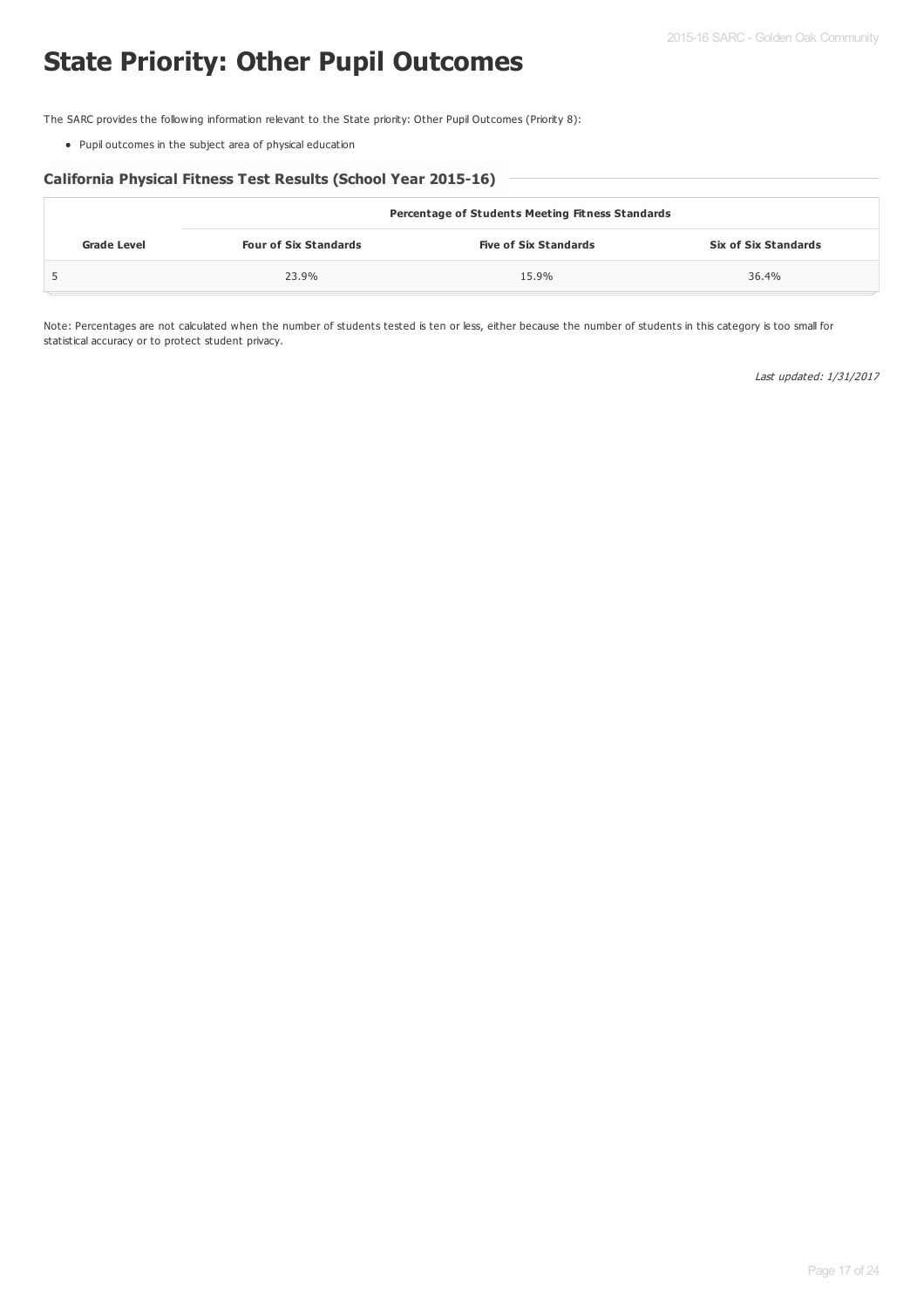# **C. Engagement**

# **State Priority: Parental Involvement**

The SARC provides the following information relevant to the State priority: Parental Involvement (Priority 3):

Efforts the school district makes to seek parent input in making decisions for the school district and each schoolsite

#### **Opportunities for Parental Involvement (School Year 2016-17)**

Parent support and involvement is a hallmark of Golden Oak School along with the Sulphur Springs Union School District. Our commitment to community involvement is demonstrated by providing a variety of access avenues. The Golden Oak PTA is our largest parent organization. The PTA plans and sponsors many school events: Fall Festival, Family Dances, Holiday Boutique, and Red Ribbon Week just to name a few. Our School Site Council and our ELAC provides elected parent representatives to give input on our School Plan, School Budget and School Safety Plan. Golden Oak is rich with parent volunteers who can be found daily in the office, library, and classrooms. Additionally, parents are invited to the school for events such as Back to School Night, Open House, GATE Night, grade level performances, Parent Conferences, monthly awards assemblies, AR awards assemblies, and parent workshops.

# **State Priority: Pupil Engagement**

Last updated: 1/31/2017

The SARC provides the following information relevant to the State priority: Pupil Engagement (Priority 5):

#### • High school dropout rates; and

• High school graduation rates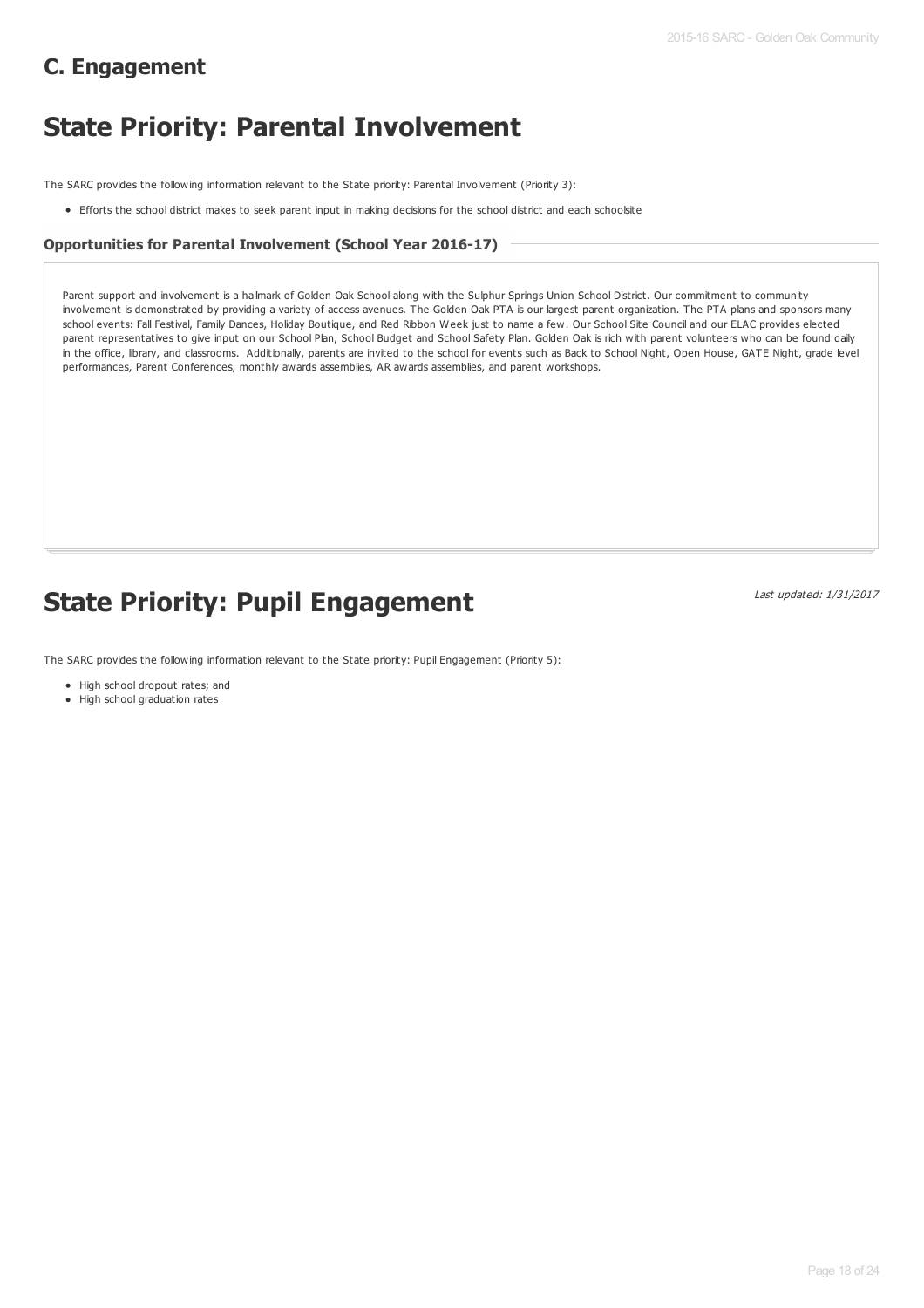# **State Priority: School Climate**

The SARC provides the following information relevant to the State priority: School Climate (Priority 6):

- Pupil suspension rates;
- Pupil expulsion rates; and
- Other local measures on the sense of safety

#### **Suspensions and Expulsions**

|             |         | School  |         |         | <b>District</b> |         |         | <b>State</b> |         |
|-------------|---------|---------|---------|---------|-----------------|---------|---------|--------------|---------|
| Rate        | 2013-14 | 2014-15 | 2015-16 | 2013-14 | 2014-15         | 2015-16 | 2013-14 | 2014-15      | 2015-16 |
| Suspensions | 0.0     | 2.0     | 0.0     | 54.0    | 33.0            | 15.0    | 4.4     | 3.8          | 3.7     |
| Expulsions  | 0.0     | 0.0     | 0.0     | 0.0     | 0.0             | 0.0     | 0.1     | 0.1          | 0.1     |





#### Last updated: 1/31/2017

# **School Safety Plan (School Year 2016-17)**

While the 2015/2016 plan was reviewed and updated at the February 2016 School Site Council meeting, Golden Oak's School Safety Plan is continually monitored for areas of improvement and/or change. Every student and staff member has the right to attend a safe school where he or she is free from physical or psychological harm. The School Safety Plan includes:

-School disaster procedures

-Guidelines to ensure a safe teaching and learning environment

-Guidelines to promote safe travel to and from school

-District and community resources for students and parents

-Guidelines to promote an environment where students, parents, staff and the community communicate in a manner that is respectful to all cultural, racial, and religious backgrounds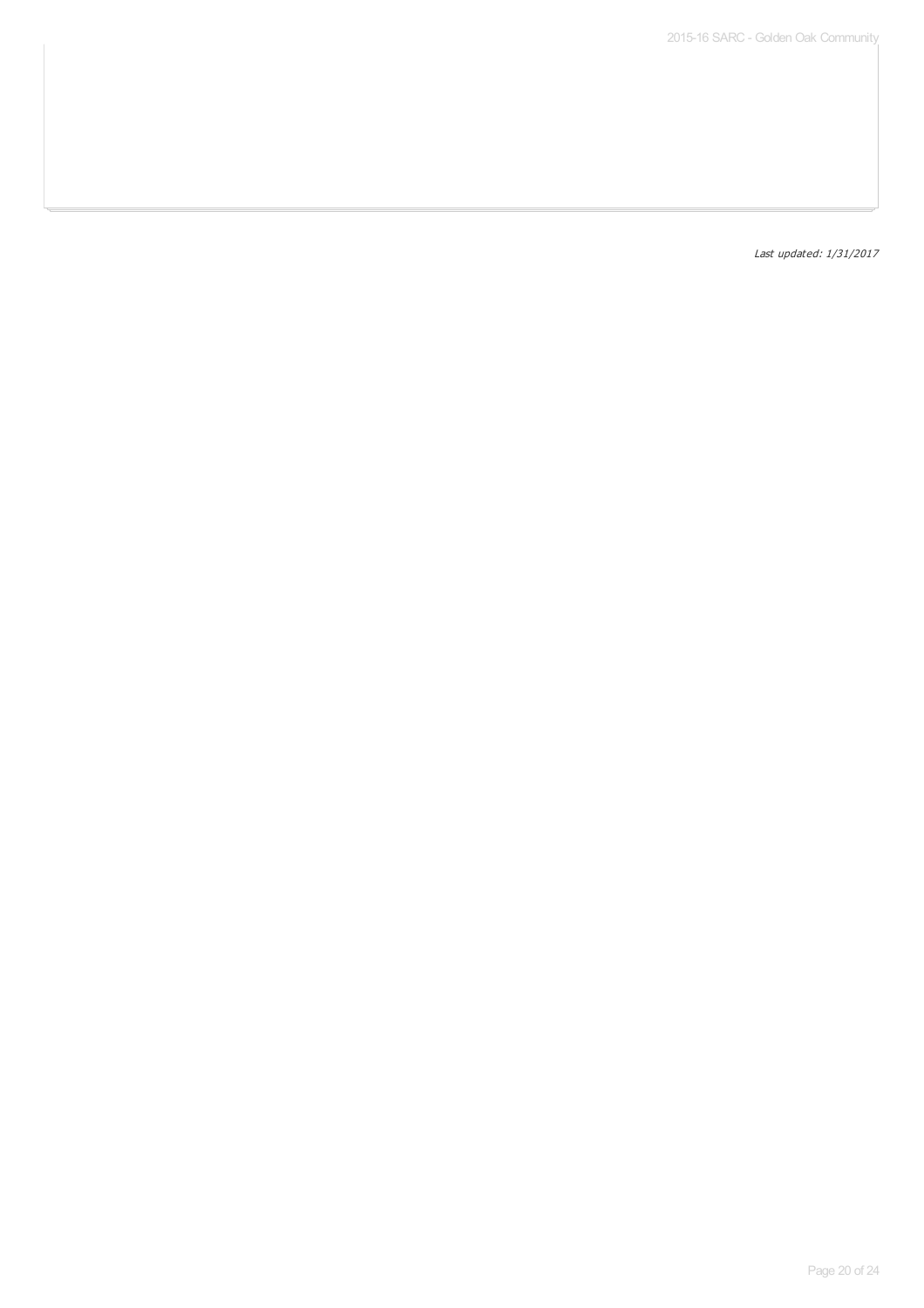# **D. Other SARC Information**

The information in this section is required to be in the SARC but is not included in the state priorities for LCFF.

## **Federal Intervention Program (School Year 2016-17)**

| <b>Indicator</b>                                    | School    | <b>District</b> |
|-----------------------------------------------------|-----------|-----------------|
| Program Improvement Status                          | Not in PI | In PI           |
| First Year of Program Improvement                   |           | 2011-2012       |
| Year in Program Improvement                         |           | Year 3          |
| Number of Schools Currently in Program Improvement  | N/A       | 3               |
| Percent of Schools Currently in Program Improvement | N/A       | 33.0%           |

Note: Cells with NA values do not require data.

Last updated: 1/31/2017

# **Average Class Size and Class Size Distribution (Elementary)**

|                    | 2013-14                   |                     |                | 2014-15      |                               |                     |                | 2015-16     |                        |                     |                |              |
|--------------------|---------------------------|---------------------|----------------|--------------|-------------------------------|---------------------|----------------|-------------|------------------------|---------------------|----------------|--------------|
|                    |                           | Number of Classes * |                |              |                               | Number of Classes * |                |             |                        | Number of Classes * |                |              |
| <b>Grade Level</b> | <b>Average Class Size</b> | $1 - 20$            | $21 - 32$      | $33+$        | Average Class Size 1-20 21-32 |                     |                |             | 33+ Average Class Size | $1 - 20$            | $21 - 32$      | $33+$        |
| K                  | 22.0                      | $\mathbf{0}$        | 3              | $\mathbf 0$  | 22.6                          | $\mathbf 0$         | 3              | $\mathsf 0$ | 23.3                   | $\mathbf 0$         | 3              | $\Omega$     |
| $\mathbf{1}$       | 22.0                      | $\mathbf 0$         | 3              | $\mathbf 0$  | 22.0                          | $\boldsymbol{0}$    | 3              | $\mathsf 0$ | 24.6                   | $\mathbf 0$         | 3              | $\mathbf 0$  |
| $\overline{2}$     | 28.6                      | $\mathbf{0}$        | 3              | $\mathbf{0}$ | 28.5                          | $\mathsf 0$         | $\overline{2}$ | $\mathsf 0$ | 24.3                   | $\mathbf{0}$        | 3              | $\mathbf{0}$ |
| 3                  | 28.3                      | $\mathbf 0$         | 3              | $\mathbf 0$  | 25.5                          | $\boldsymbol{0}$    | 5              | $\mathsf 0$ | 25.0                   | $\mathbf 0$         | 3              | $\mathbf 0$  |
| $\overline{4}$     | 30.0                      | $\mathbf{0}$        | $\overline{2}$ | $\mathbf{0}$ | 31.0                          | $\mathbf{0}$        | $\overline{2}$ | $\mathsf 0$ | 32.3                   | $\mathbf 0$         | $\overline{2}$ | 1            |
| 5                  | 28.0                      | $\Omega$            | 3              | $\mathbf 0$  | 33.3                          | $\mathbf 0$         | $\mathbf 0$    | 3           | 34.6                   | $\mathbf 0$         | $\mathbf 0$    | 3            |
| 6                  | 31.5                      | $\mathbf{0}$        | $\overline{2}$ | $\mathbf{0}$ | 32.5                          | $\mathsf 0$         | $\mathbf{1}$   | 1           | 35.5                   | $\mathbf 0$         | $\mathbf 0$    | 2            |
| Other              | 0.0                       | $\mathbf 0$         | $\mathbf{0}$   | $\mathbf 0$  | 0.0                           | $\mathbf 0$         | $\mathbf 0$    | $\mathsf 0$ | 0.0                    | 0                   | $\mathbf 0$    | $\mathbf 0$  |

\* Number of classes indicates how many classes fall into each size category (a range of total students per class).

Last updated: 1/31/2017

# **Academic Counselors and Other Support Staff (School Year 2015-16)**

| <b>Title</b>                                        | Number of FTE* Assigned to School | Average Number of Students per Academic Counselor |
|-----------------------------------------------------|-----------------------------------|---------------------------------------------------|
| Academic Counselor                                  |                                   |                                                   |
| Counselor (Social/Behavioral or Career Development) |                                   | N/A                                               |
| Library Media Teacher (librarian)                   |                                   | N/A                                               |
| Library Media Services Staff (paraprofessional)     | 0.5                               | N/A                                               |
| Psychologist                                        | 0.5                               | N/A                                               |
| Social Worker                                       |                                   | N/A                                               |
| Nurse                                               |                                   | N/A                                               |
| Speech/Language/Hearing Specialist                  | 0.6                               | N/A                                               |
| Resource Specialist (non-teaching)                  |                                   | N/A                                               |
| Other                                               |                                   | N/A                                               |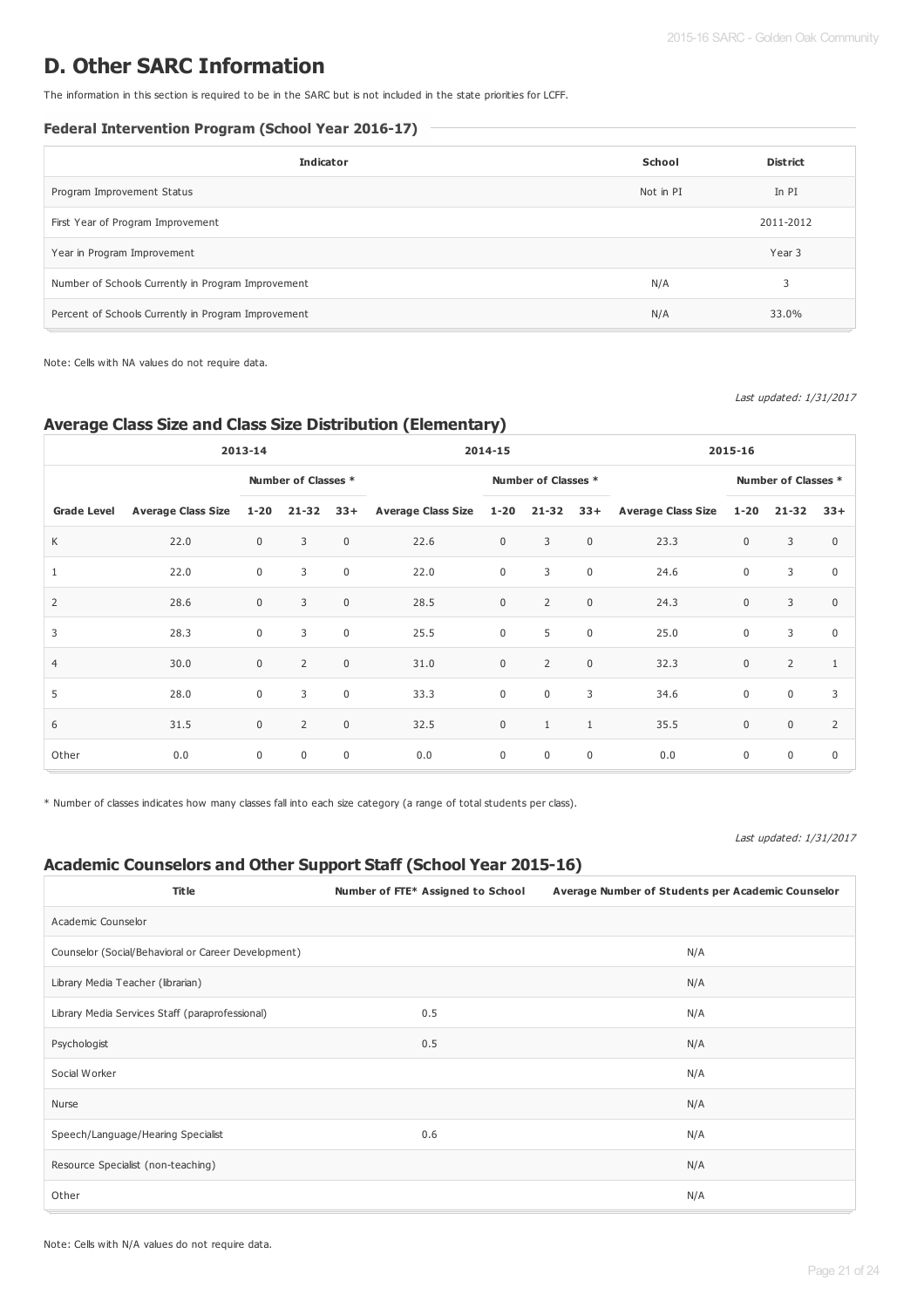\*One Full Time Equivalent (FTE) equals one staff member working full time; one FTE could also represent two staff members who each work 50 percent of full time. 2015-16 SARC - Golden Oak Community

Last updated: 1/31/2017

# **Expenditures Per Pupil and School Site Teacher Salaries (Fiscal Year 2014-15)**

| Level                                            | <b>Total Expenditures Per</b><br>Pupil | <b>Expenditures Per Pupil</b><br>(Supplemental/Restricted) | <b>Expenditures Per</b><br>Pupil<br>(Basic/Unrestricted) | <b>Average Teacher</b><br>Salary |
|--------------------------------------------------|----------------------------------------|------------------------------------------------------------|----------------------------------------------------------|----------------------------------|
| School Site                                      | \$5495.0                               | \$403.0                                                    | \$5091.0                                                 | \$71534.0                        |
| District                                         | N/A                                    | N/A                                                        | \$5057.0                                                 | \$72730.0                        |
| Percent Difference - School Site and<br>District | $--$                                   | $-\,$                                                      | $0.7\%$                                                  | $-1.6\%$                         |
| State                                            | N/A                                    | N/A                                                        | \$5677.0                                                 | \$75137.0                        |
| Percent Difference - School Site and State       | $-\, -$                                | $\hspace{0.05cm} \ldots$                                   | --                                                       | $-1.0%$                          |

Note: Cells with N/A values do not require data.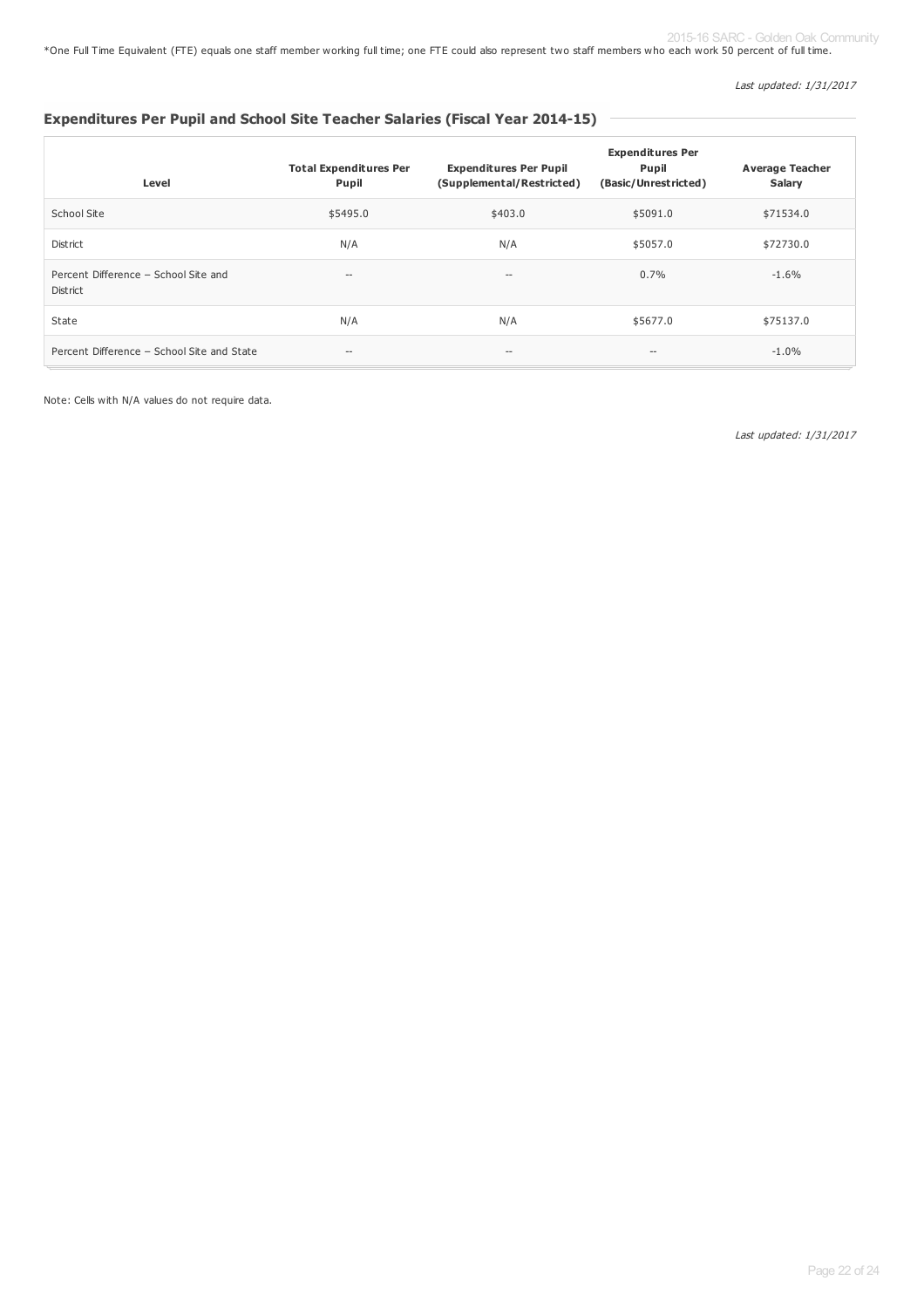• Gifted and Talented Education (GATE)

- Title II, Part A Teacher Quality & Class Size Reduction
- Title III, Part A Limited English Proficient (LEP)
- LCFF Base and Concentration Grants

Last updated: 1/31/2017

#### **Teacher and Administrative Salaries (Fiscal Year 2014-15)**

| Category                                      | <b>District Amount</b> | <b>State Average For Districts In Same Category</b> |
|-----------------------------------------------|------------------------|-----------------------------------------------------|
| Beginning Teacher Salary                      | \$42,981               | \$44,573                                            |
| Mid-Range Teacher Salary                      | \$66,876               | \$72,868                                            |
| <b>Highest Teacher Salary</b>                 | \$88,426               | \$92,972                                            |
| Average Principal Salary (Elementary)         | \$104,102              | \$116,229                                           |
| Average Principal Salary (Middle)             | \$                     | \$119,596                                           |
| Average Principal Salary (High)               | \$                     | \$121,883                                           |
| Superintendent Salary                         | \$161,724              | \$201,784                                           |
| Percent of Budget for Teacher Salaries        | 38.0%                  | 39.0%                                               |
| Percent of Budget for Administrative Salaries | 6.0%                   | 5.0%                                                |

For detailed information on salaries, see the CDE Certificated Salaries & Benefits Web page at <http://www.cde.ca.gov/ds/fd/cs/> .